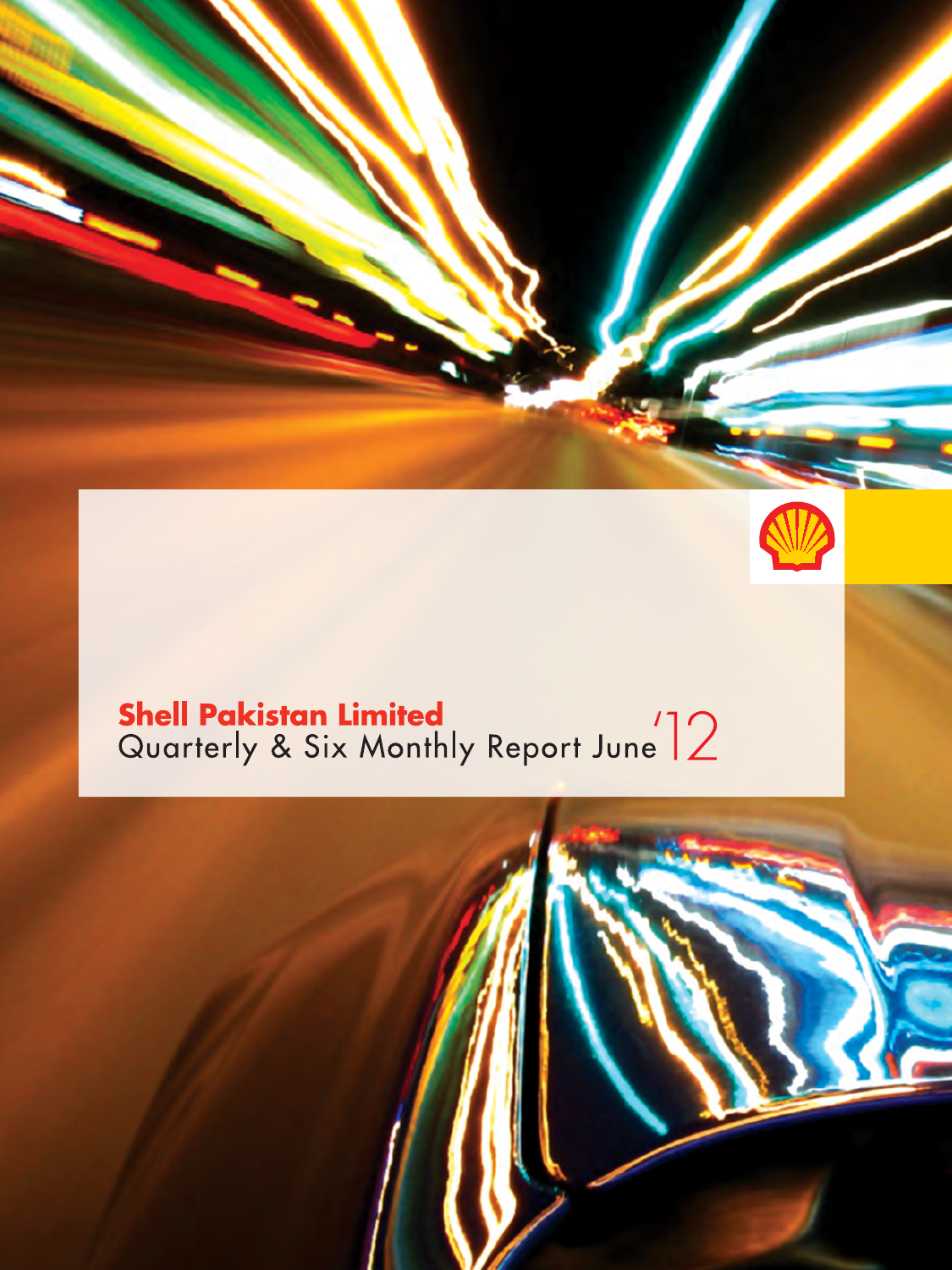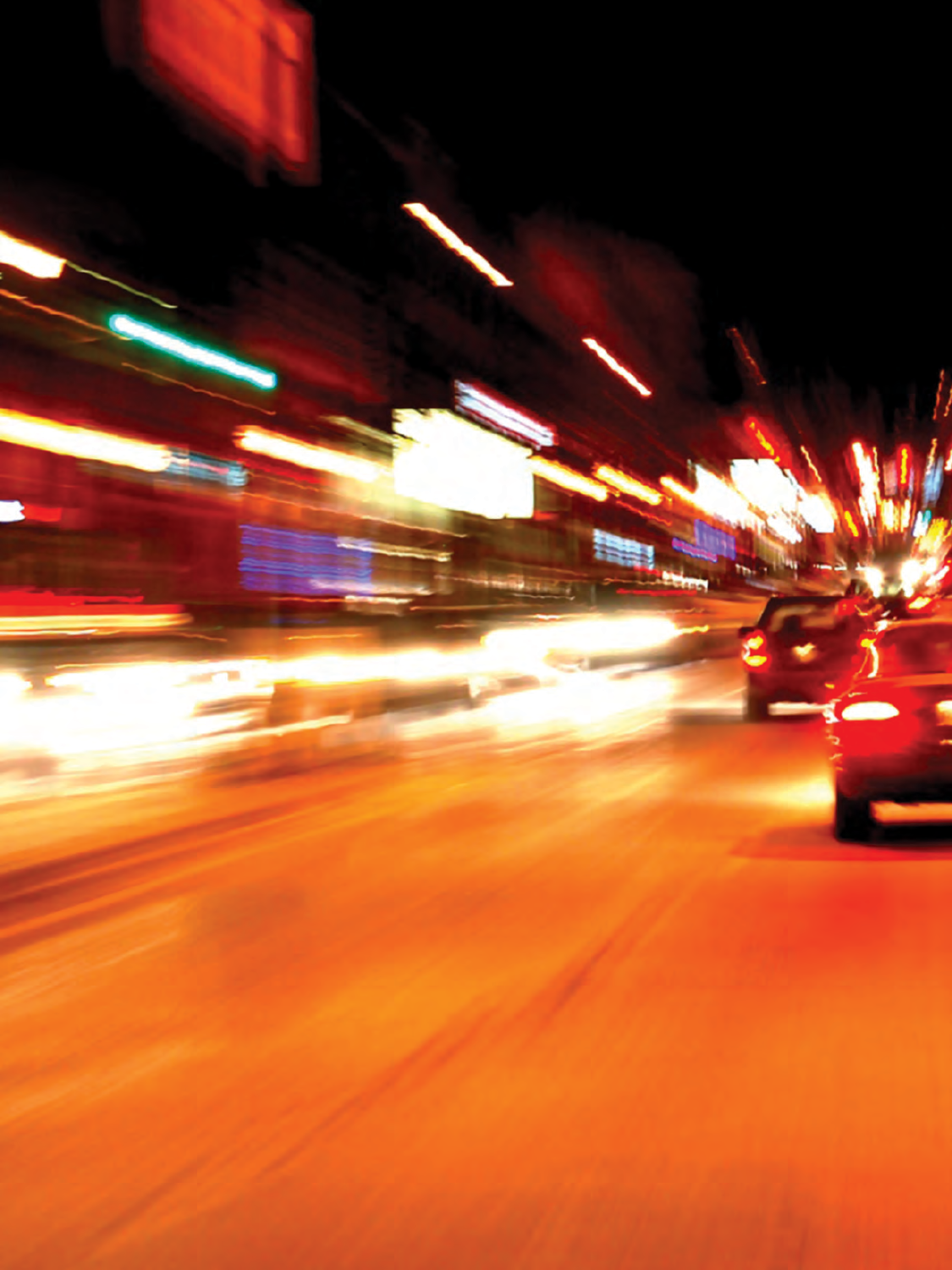



On behalf of the Board of Directors of Shell Pakistan Limited, I share with you the results of the Company for the above mentioned period.

#### **Our performance**

The overall environment governing the Company's business remained challenging during the first half of 2012. During this period, the Company incurred a loss of Rs. 1,988 million as against a profit of Rs. 1,407 million in the same period last year. Key contributors to this result are continual high interest costs for financing receivables owed by the government, having to pay corporate tax in a period of a net loss and low fuel margins. One-off accounting charges recorded during this period, volatile oil prices, depreciating foreign exchange rates, and the continued ban on exports of POL products have all adversely impacted these results as compared to the same period last year.

Despite these challenges, operational activity cash generation has improved from an outflow of Rs. 6,846 million in 2011, to an inflow of Rs. 3,108 million in 2012. This is driven by improved working capital management and the Company's successful collection of old debts. In a double-digit inflationary environment we have managed to reduce overall expenses by 9% in the first half of 2012 compared to the same period last year. Our external borrowings have shrunk to Rs. 13,252 million at the end of June 2012 compared to Rs. 15,745 million at the end of December 2011. During the first half of 2012, the Company has made significant investments in marketing activities in both the Retail and Lubricants businesses leading to significant growth in motor-gasoline and consumer lubricants sales.

#### **Receivables & financing costs**

Your Company continues to face financial difficulties due to delays in payment of monies owed to us by the Government. At the end of June 2012, we are still owed:

- Rs. 7,928 million for tax refunds delayed between 1-3 years
- Rs. 2,601 million for fuel price subsidies delayed between 2-9 years

We have with great difficulty collected Rs. 2,890 million during the first half of 2012 with cooperation from relevant Government authorities. However, the rate of progress on collecting these monies is slow, causing the Company to bear significant financing costs on bank borrowings required to fund these receivables. Your management is continuously engaged with relevant Government authorities, and we are hopeful that the Government will pay the remaining amount on an expedited basis, to ensure business continuity, growth and investment in this key sector.

#### **Turnover tax**

The Company continues to bear the impact of minimum tax on turnover. Your Company pays Corporate Tax even though there is a taxable loss for the first half of 2012, which has unfairly eroded our operating profit performance and is stifling future investment and growth prospects in the industry. We are in continuous discussions with tax authorities to remove this anomaly and to bring us in line with various allowances and lower rates that are already given to other similarly regulated sectors in the country.

#### **Fuel margins**

Petrol and diesel margins in Pakistan are regulated and fixed in rupees per liter. These margins are not at a level sufficient to cover steadily rising direct costs of operations and the high cost of financing required for investment in stocks and business assets. In an environment of rising product prices and steady double-digit inflation, this is far from an ideal operating position.

#### **Going forward**

This is a challenging period, not only for the Company but for the wider local and international business operational environment. Despite this, we will continue to endeavor to manage external challenges and changes within the Company and to make efforts to set us on the path to recovery and future growth.

We thank our shareholders, customers and staff for their sustained support and trust in the Company.

August 16, 2012

**Omar Sheikh** Chairman & Chief Executive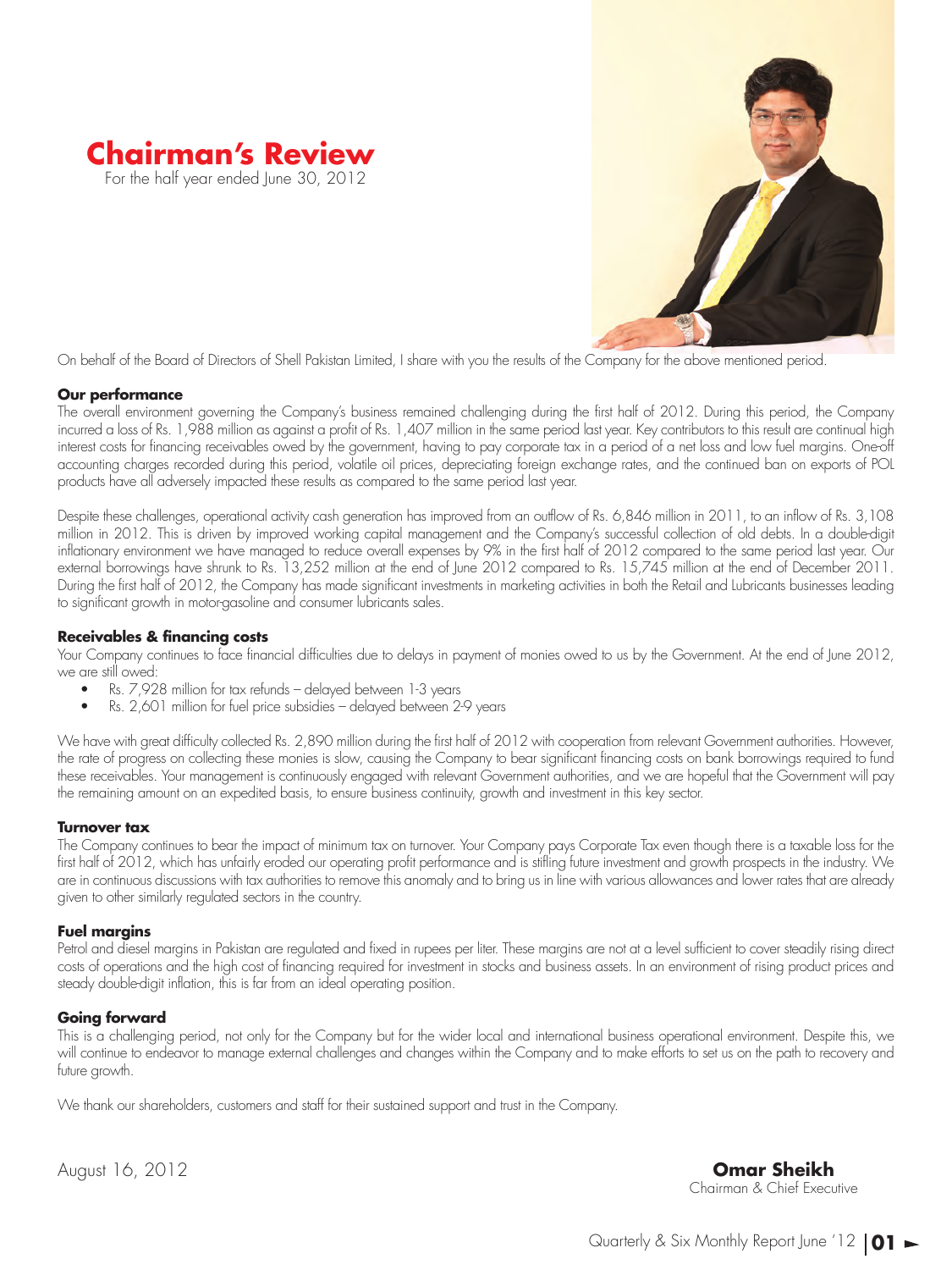### **Independent Auditors' Report to the Members on Review of Condensed Interim Financial Information**

#### **Introduction**

We have reviewed the accompanying condensed interim balance sheet of Shell Pakistan Limited as at June 30, 2012 and the related condensed interim statement of comprehensive income, condensed interim statement of changes in equity and condensed interim statement of cash flows together with the notes forming part thereof (here-in-after referred to as the "condensed interim financial information") for the half year then ended. Management is responsible for the preparation and presentation of this condensed interim financial information in accordance with approved accounting standards as applicable in Pakistan for interim financial reporting. Our responsibility is to express a conclusion on this condensed interim financial information based on our review. The figures of the condensed interim statement of comprehensive income for the quarters ended June 30, 2012 and 2011 have not been reviewed, as we are required to review only the cumulative figures for the half year ended June 30, 2012.

#### **Scope of Review**

We conducted our review in accordance with International Standard on Review Engagements 2410, "Review of Interim Financial Information Performed by the Independent Auditor of the Entity". A review of interim financial information consists of making inquiries, primarily of persons responsible for financial and accounting matters, and applying analytical and other review procedures. A review is substantially less in scope than an audit conducted in accordance with International Standards on Auditing and consequently does not enable us to obtain assurance that we would become aware of all significant matters that might be identified in an audit. Accordingly, we do not express an audit opinion.

#### **Conclusion**

Based on our review, nothing has come to our attention that causes us to believe that the accompanying condensed interim financial information as of and for the half year ended June 30, 2012 is not prepared, in all material respects, in accordance with approved accounting standards as applicable in Pakistan for interim financial reporting.

Without qualifying our conclusion, we draw attention to:

- Note 7 to the condensed interim financial information. As explained in note, the Company has recognised deferred tax asset on unutilised tax losses based on projections of future taxable profits of the Company. The realisability of this asset is dependent on the underlying assumptions and business drivers materialising as projected.
- Notes 9.1, 9.2 and 9.3 to the condensed interim financial information. The Company considers the amount of Rs. 2,278,381 thousand, Rs. 295,733 thousand and Rs. 343,584 thousand due from the Government of Pakistan in respect of petroleum development levy and price differential on imported purchases and high speed diesel, respectively, as current assets. The expected timing of the recoverability of these receivables and its consequential impact on their classification in the condensed interim balance sheet cannot presently be determined.
- Note 9.4 to the condensed interim financial information. The Company considers the aggregate amount of Rs. 1,961,211 thousand, receivable from the Government of Pakistan in respect of price differential on imported motor gasoline as a good debt for reasons given in the note. The ultimate outcome of the matter cannot presently be determined.

A. F. Ferguson & Co. Chartered Accountants

Karachi: August 28, 2012 Engagement Partner: Sohail Hasan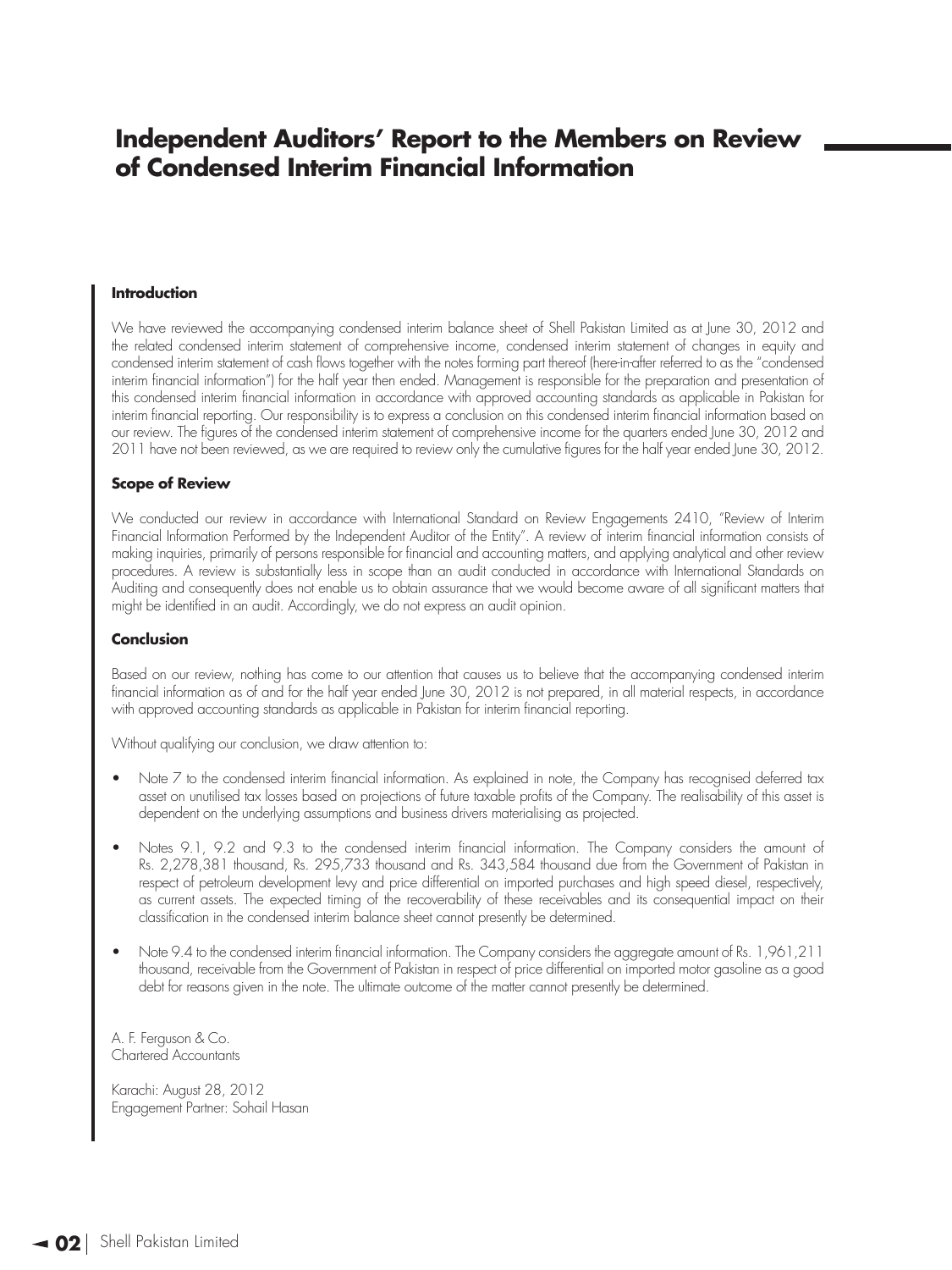# **Condensed Interim Balance Sheet**

as at June 30, 2012

|                                                                             | <b>Note</b>    | <b>Unaudited</b><br><b>June 30,</b><br>2012 | <b>Audited</b><br>December 31,<br>2011 |
|-----------------------------------------------------------------------------|----------------|---------------------------------------------|----------------------------------------|
|                                                                             |                |                                             | (Rupees '000)-                         |
| <b>ASSETS</b>                                                               |                |                                             |                                        |
| <b>Non-current assets</b>                                                   |                |                                             |                                        |
| Property, plant and equipment<br>Intangible assets                          | 5              | 6,522,120<br>1,147,725                      | 6,652,020<br>1,321,105                 |
| Long-term investments                                                       | 6              | 3,108,480                                   | 2,749,610                              |
| Long-term loans and advances<br>Long-term deposits and prepayments          |                | 134,548<br>162,832                          | 93,914<br>194,242                      |
| Long-term debtors                                                           |                | 2,473                                       | 3,732                                  |
| Deferred taxation - net                                                     | $\overline{ }$ | 589,162                                     | 1,383,816                              |
|                                                                             |                | 11,667,340                                  | 12,398,439                             |
| <b>Current assets</b><br>Stores and spares                                  |                | 14,845                                      | 15,143                                 |
| Stock-in-trade                                                              | 8              | 15,652,899                                  | 17,847,222                             |
| Trade debts                                                                 |                | 1,933,180                                   | 2,488,910                              |
| Loans and advances<br>Short-term prepayments                                |                | 64,038<br>182,322                           | 66,532<br>271,133                      |
| Other receivables                                                           | 9              | 11,504,474                                  | 14,633,255                             |
| Cash and bank balances                                                      |                | 1,837,668                                   | 1,438,447                              |
| <b>TOTAL ASSETS</b>                                                         |                | 31,189,426<br>42,856,766                    | 36,760,642<br>49,159,081               |
| <b>EQUITY AND LIABILITIES</b>                                               |                |                                             |                                        |
| <b>Equity</b>                                                               |                |                                             |                                        |
| Share capital                                                               | 10             | 856,100                                     | 684,880                                |
| Reserves<br>Unappropriated profit                                           |                | 1,924,830<br>3,488,743                      | 2,096,050<br>5,477,191                 |
| Total equity                                                                |                | 6,269,673                                   | 8,258,121                              |
| <b>Liabilities</b>                                                          |                |                                             |                                        |
| <b>Non-current liability</b>                                                |                |                                             |                                        |
| Asset retirement obligation                                                 |                | 195,195                                     | 189,351                                |
| <b>Current liabilities</b>                                                  |                |                                             |                                        |
| Trade and other payables                                                    | $  \  $        | 22,753,274                                  | 24,495,103                             |
| Accrued mark-up                                                             |                | 146,563                                     | 217,645                                |
| Shortterm running finances utilised under mark-up<br>arrangements - secured |                | 7,051,771                                   | 7,866,032                              |
| Short-term loans - secured                                                  |                | 6,200,000                                   | 7,879,000                              |
| Taxation                                                                    |                | 240,290                                     | 253,829                                |
| <b>Total liabilities</b>                                                    |                | 36,391,898<br>36,587,093                    | 40,711,609<br>40,900,960               |
| <b>TOTAL EQUITY AND LIABILITIES</b>                                         |                | 42,856,766                                  | 49,159,081                             |
| <b>Contingencies and commitments</b>                                        | 12             |                                             |                                        |

The annexed notes 1 to 17 form an integral part of this condensed interim financial information.

**Omar Sheikh** Chairman & Chief Executive **Imran R. Ibrahim Director**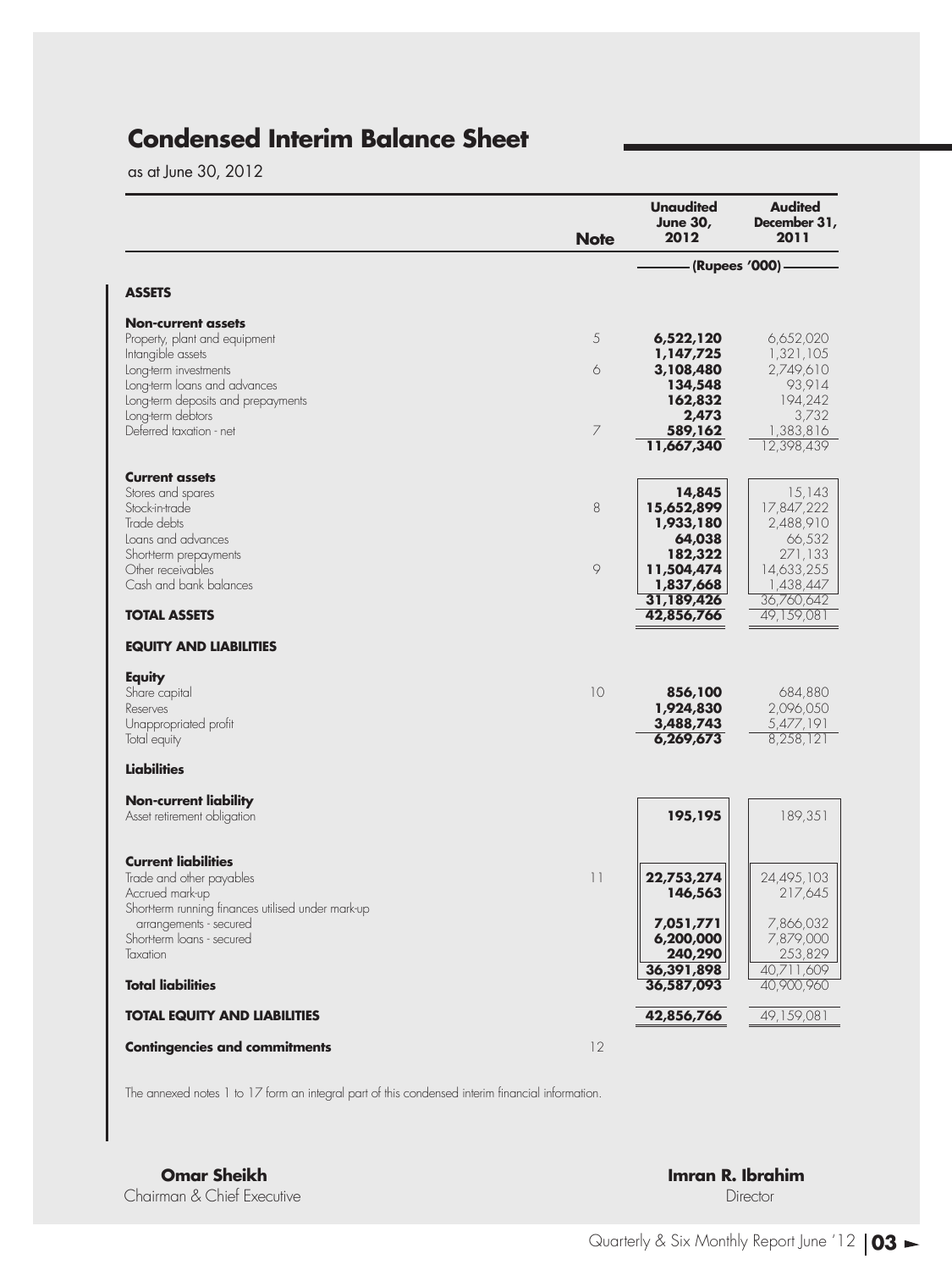### **Condensed Interim Statement of Comprehensive Income (Unaudited)**

For the Half Year ended June 30, 2012

|                                                    |                         | Half year ended         | <b>Quarter ended</b>    |                         |
|----------------------------------------------------|-------------------------|-------------------------|-------------------------|-------------------------|
| <b>Note</b>                                        | <b>June 30,</b><br>2012 | <b>June 30,</b><br>2011 | <b>June 30,</b><br>2012 | <b>June 30,</b><br>2011 |
|                                                    |                         |                         | (Rupees '000)           |                         |
| Sales                                              | 119,428,745             | 130,417,765             | 61,591,400              | 64,795,441              |
| Other revenue                                      | 333,250                 | 246,258                 | 183,530                 | 130,552                 |
|                                                    | 119,761,995             | 130,664,023             | 61,774,930              | 64,925,993              |
| Sales tax                                          | (15,926,750)            | (14, 346, 098)          | (8, 188, 648)           | [7, 199, 150]           |
| Net revenue                                        | 103,835,245             | 116,317,925             | 53,586,282              | 57,726,843              |
| Cost of products sold                              | (99, 836, 560)          | (108, 759, 087)         | (51,908,438)            | (53,959,829)            |
| Gross profit                                       | 3,998,685               | 7,558,838               | 1,677,844               | 3,767,014               |
| Distribution and marketing expenses                | (1,780,915)             | (1,908,327)             | (902, 870)              | (735,094)               |
| Administrative expenses                            | (1,678,138)             | (1,897,588)             | (792, 954)              | (1,005,663)             |
|                                                    | 539,632                 | 3,752,923               | (17,980)                | 2,026,257               |
| Other operating expenses                           | (555,703)               | (612, 861)              | (306, 587)              | (306, 818)              |
|                                                    | (16, 071)               | 3,140,062               | (324, 567)              | 1,719,439               |
| Other operating income                             | 132,565                 | 108,765                 | 74,558                  | 55,886                  |
| Operating profit / (loss)                          | 116,494                 | 3,248,827               | (250,009)               | 1,775,325               |
| Finance costs                                      | (966, 529)              | (895,091)               | (459,990)               | (520, 892)              |
|                                                    | (850, 035)              | 2,353,736               | (709, 999)              | 1,254,433               |
| Share of profit of associate - net of tax          | 358,870                 | 317,418                 | 175,167                 | 139,699                 |
| (Loss) / Profit before taxation                    | (491, 165)              | 2,671,154               | (534, 832)              | 1,394,132               |
| Taxation                                           | 13<br>(1,497,283)       | (1, 263, 955)           | (1, 229, 974)           | [745, 333]              |
| (Loss) / Profit for the period                     | (1,988,448)             | 1,407,199               | (1,764,806)             | 648,799                 |
| Other comprehensive income                         |                         |                         |                         |                         |
| Total comprehensive (loss) / income for the period | (1,988,448)             | 1,407,199               | (1,764,806)             | 648,799                 |
|                                                    |                         | - (Rupees) -            |                         |                         |
|                                                    |                         | Restated                |                         | Restated                |
| (Loss) / Earnings per share                        | (23.23)                 | 16.44                   | (20.61)                 | 7.58                    |
|                                                    |                         |                         |                         |                         |

Appropriations have been reflected in the statement of changes in equity.

The annexed notes 1 to 17 form an integral part of this condensed interim financial information.

**Omar Sheikh**

Chairman & Chief Executive

**Imran R. Ibrahim Director** 

**04** Shell Pakistan Limited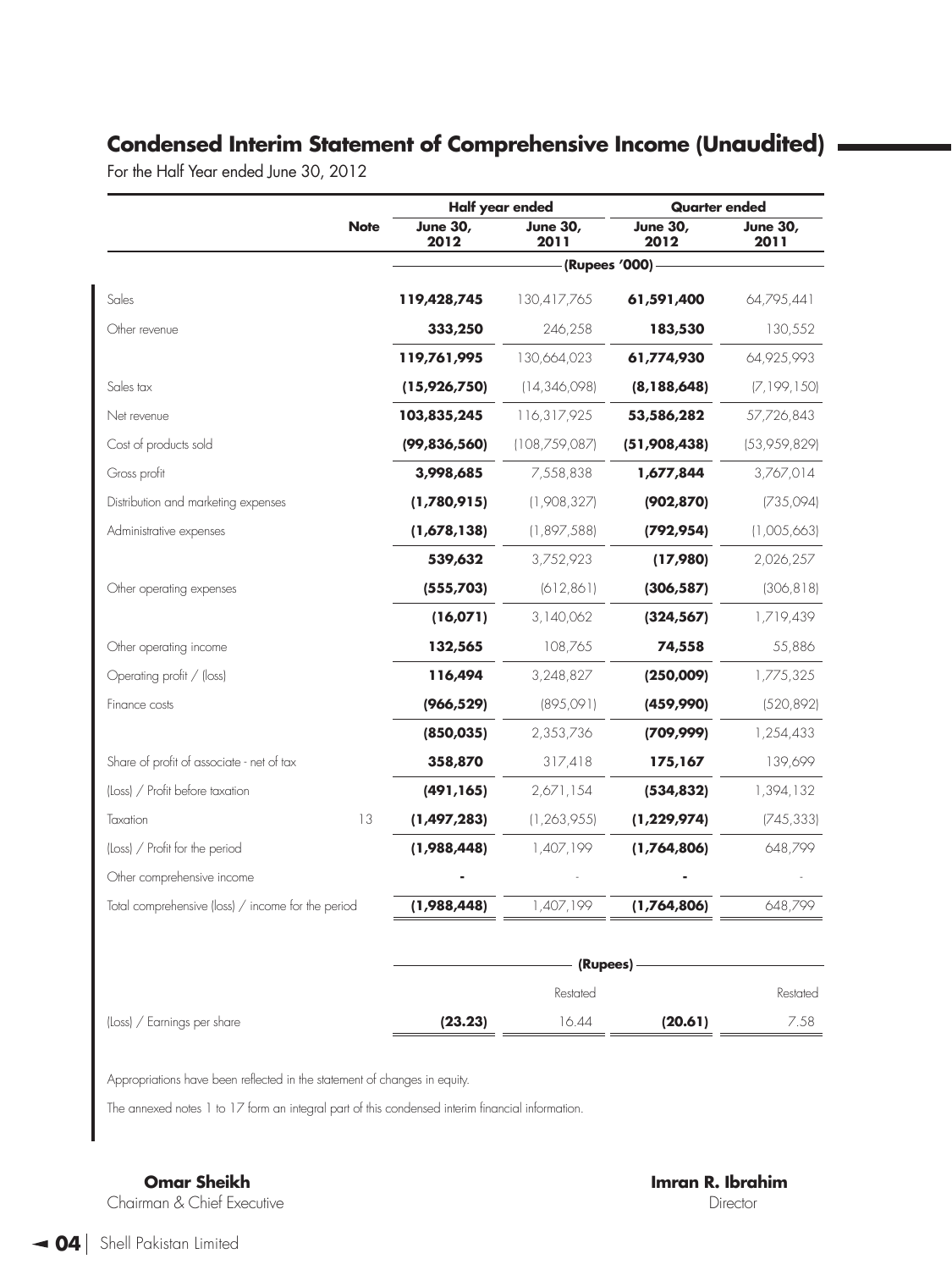### **Condensed Interim Statement of Changes in Equity (Unaudited)**

For the Half Year ended June 30, 2012

|                                                                                                       | <b>Share</b><br>capital | Capital<br>reserves -<br>share<br>premium | General<br>revenue<br>reserves | <b>Unappropriated</b><br>profit | <b>Total</b> |
|-------------------------------------------------------------------------------------------------------|-------------------------|-------------------------------------------|--------------------------------|---------------------------------|--------------|
|                                                                                                       |                         |                                           | <b>(Rupees '000)</b>           |                                 |              |
| <b>Balance as at January 1, 2011 (audited)</b>                                                        | 684,880                 | 1,889,048                                 | 207,002                        | 5, 119, 105                     | 7,900,035    |
| Final dividend for the year ended<br>December 31, 2010 at Rs. 8 per share                             |                         |                                           |                                | (547,904)                       | (547,904)    |
| Profit for the half year ended June 30, 2011                                                          |                         |                                           |                                | 1,407,199                       | 1,407,199    |
| Other comprehensive income for the<br>half year ended June 30, 2011                                   |                         |                                           |                                |                                 |              |
| <b>Balance as at June 30, 2011 (unaudited)</b>                                                        | 684,880                 | 1,889,048                                 | 207,002                        | 5,978,400                       | 8,759,330    |
| Loss for the half year ended<br>December 31, 2011                                                     |                         |                                           |                                | (501, 209)                      | (501, 209)   |
| Other comprehensive income for the<br>half year ended December 31, 2011                               |                         |                                           |                                |                                 |              |
| Balance as at December 31, 2011 (audited)                                                             | 684,880                 | 1,889,048                                 | 207,002                        | 5,477,191                       | 8,258,121    |
| Bonus shares issued during the<br>period in the ratio of 1 share<br>for every 4 shares held - note 10 | 171,220                 | (171, 220)                                |                                |                                 |              |
| Loss for the half year ended June 30, 2012                                                            |                         |                                           |                                | (1,988,448)                     | (1,988,448)  |
| Other comprehensive income for the<br>half year ended June 30, 2012                                   |                         |                                           |                                |                                 |              |
| Balance as at June 30, 2012 (unaudited)                                                               | 856,100                 | 1,717,828                                 | 207,002                        | 3,488,743                       | 6,269,673    |

The annexed notes 1 to 17 form an integral part of this condensed interim financial information.

٦

Quarterly & Six Monthly Report June '12 **05**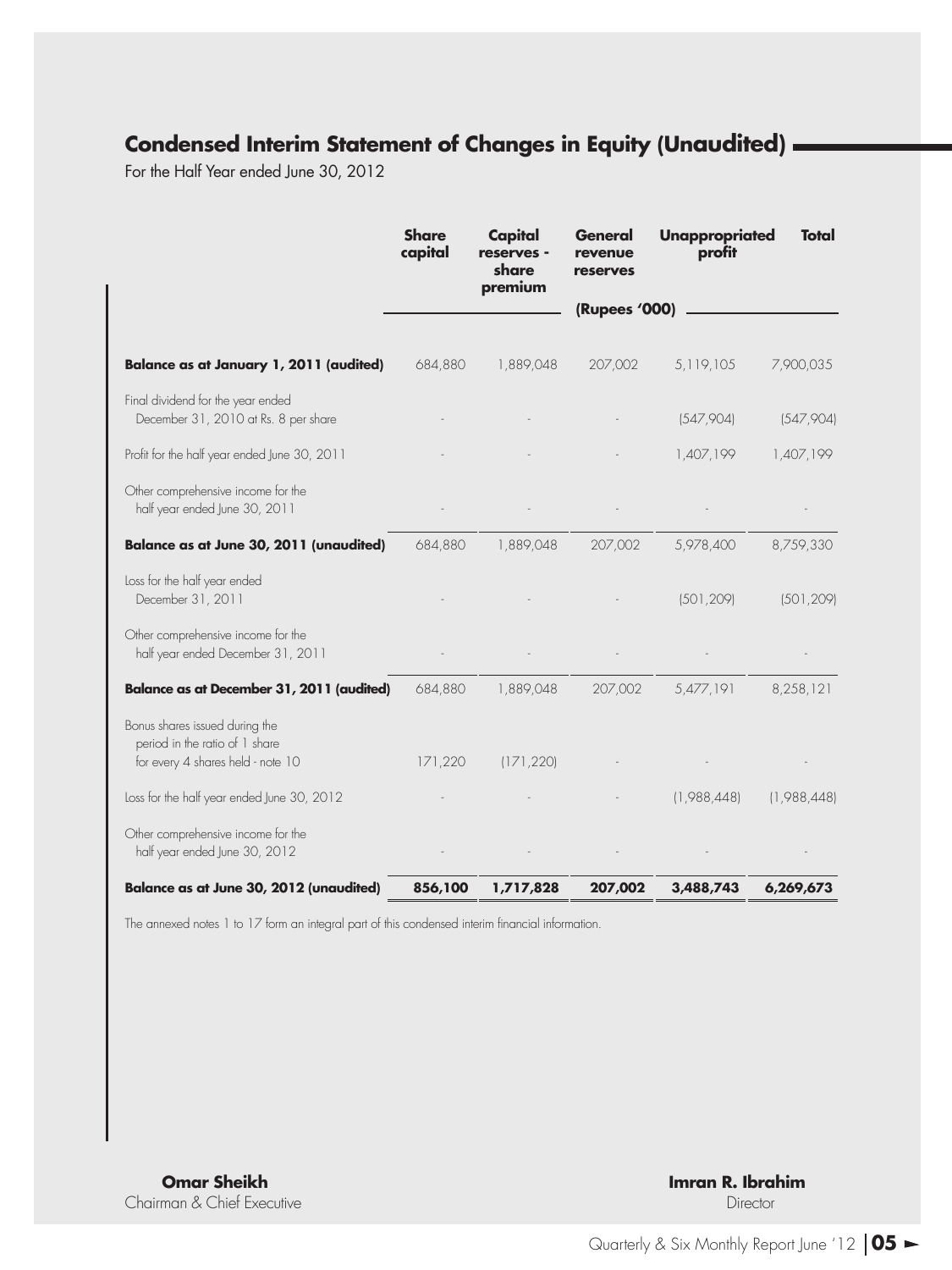# **Condensed Interim Statement of Cash Flows (Unaudited)**

For the Half Year ended June 30, 2012

|                                                                                                  |             | <b>Half year ended</b>  |                         |
|--------------------------------------------------------------------------------------------------|-------------|-------------------------|-------------------------|
|                                                                                                  | <b>Note</b> | <b>June 30,</b><br>2012 | <b>June 30,</b><br>2011 |
| <b>CASH FLOWS FROM OPERATING ACTIVITIES</b>                                                      |             |                         |                         |
| Cash generated from / (used in) operations                                                       | 14          | 4,748,531               | (5, 274, 689)           |
| Finance costs paid                                                                               |             | (932, 336)              | (728, 027)              |
| Taxes paid                                                                                       |             | (716, 168)              | (848, 546)              |
| Long-term loans and advances                                                                     |             | (40, 634)               | 1,496                   |
| Long-term deposits and prepayments                                                               |             | 31,410                  | (11,065)                |
| Mark-up received on short-term deposits                                                          |             | 5,063                   | 13,242                  |
| Long-term debtors                                                                                |             | 11,800                  | 1,254                   |
| Net cash generated from / (used in) operating activities                                         |             | 3,107,666               | (6, 846, 335)           |
| <b>CASH FLOWS FROM INVESTING ACTIVITIES</b>                                                      |             |                         |                         |
| Fixed capital expenditure                                                                        |             | (230, 643)              | (561,097)               |
| Proceeds from disposal of operating assets                                                       |             | 15,588                  | 27,869                  |
| Net cash used in investing activities                                                            |             | (215, 055)              | $\overline{[533,228]}$  |
| <b>CASH FLOWS FROM FINANCING ACTIVITIES</b>                                                      |             |                         |                         |
| Dividends paid                                                                                   |             | (129)                   | (521,902)               |
| Repayment of liability under finance lease                                                       |             |                         | (14, 204)               |
| Net cash used in financing activities                                                            |             | (129)                   | (536, 106)              |
| Net increase / (decrease) in cash and cash equivalents                                           |             | 2,892,482               | (7,915,669)             |
| Cash and cash equivalents at beginning of the period                                             |             | (14, 306, 585)          | (8,941,413)             |
| Cash and cash equivalents at end of the period                                                   |             | (11, 414, 103)          | (16, 857, 082)          |
| The annexed notes 1 to 17 form an integral part of this condensed interim financial information. |             |                         |                         |

**Omar Sheikh** Chairman & Chief Executive

**06** Shell Pakistan Limited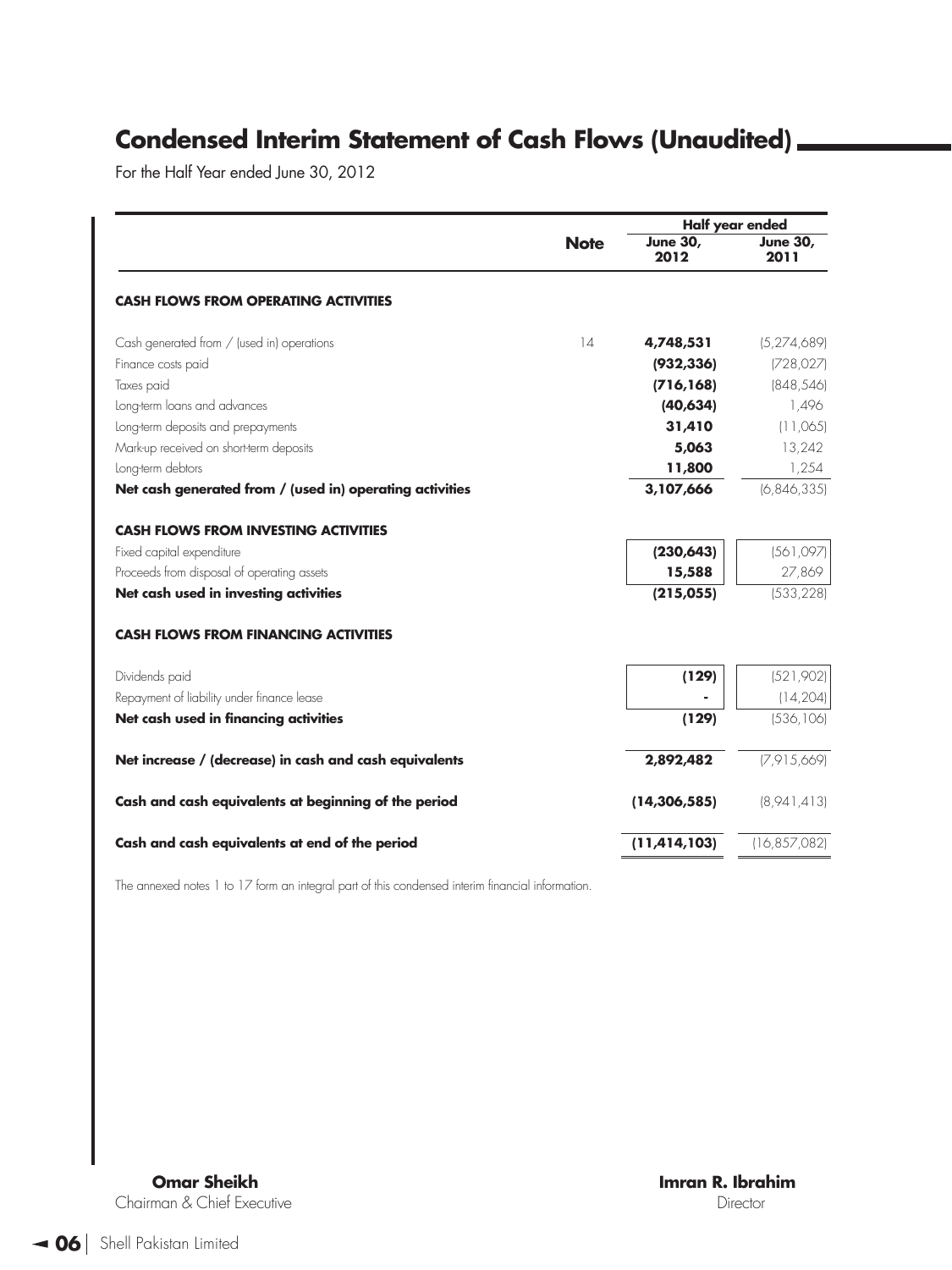For the Half Year ended June 30, 2012

### **1. THE COMPANY AND ITS OPERATIONS**

- **1.1** Shell Pakistan Limited (the Company) is a limited liability company incorporated in Pakistan and is listed on the Karachi and Lahore Stock Exchanges. The Company is a subsidiary of Shell Petroleum Company Limited, United Kingdom (immediate parent) which is a subsidiary of Royal Dutch Shell plc (ultimate parent). The registered office of the Company is located at Shell House, 6, Ch. Khaliquzzaman Road, Karachi-75530, Pakistan.
- **1.2** The Company markets petroleum products and compressed natural gas. It also blends and markets various kinds of lubricating oils.

### **2. BASIS OF PREPARATION**

- 2.1 This condensed interim financial information of the Company for the half year ended June 30, 2012 is unaudited and has been prepared in accordance with the requirements of the International Accounting Standard 34 – 'Interim Financial Reporting' and provisions of and directives issued under the Companies Ordinance, 1984 (the Ordinance). In case where the requirements differ, the provisions of or directives issued under the Ordinance have been followed. This condensed interim financial information has, however, been subjected to limited scope review by the auditors, as required by the Code of Corporate Governance.
- **2.2** This condensed interim financial information is being submitted to the shareholders in accordance with section 245 of the Ordinance and should be read in conjunction with the audited annual financial statements of the Company for the year ended December 31, 2011.

### **3. ACCOUNTING POLICIES**

The accounting policies and the methods of computation adopted in the preparation of this condensed interim financial information are the same as those applied in the preparation of audited annual financial statements of the Company for the year ended December 31, 2011.

#### **4. ACCOUNTING ESTIMATES AND JUDGEMENTS**

- **4.1** The preparation of this condensed interim financial information in conformity with the approved accounting standards requires the use of certain critical accounting estimates. It also requires management to exercise its judgement in the process of applying the Company's accounting policies. Estimates and judgements are continually evaluated and are based on historical experience and other factors, including expectation of future events that are believed to be reasonable under the circumstances. However, actual results may differ from these estimates.
- **4.2** During the preparation of this condensed interim financial information, the significant judgements made by management in applying the Company's accounting policies and the key sources of estimation uncertainty were the same as those that were applied to the audited annual financial statements for the year ended December 31, 2011.

|    |                                      | <b>Unaudited</b><br><b>June 30,</b><br>2012 | <b>Audited</b><br>December 31,<br>2011 |  |
|----|--------------------------------------|---------------------------------------------|----------------------------------------|--|
| 5. | <b>PROPERTY, PLANT AND EQUIPMENT</b> | (Rupees '000)                               |                                        |  |
|    | Operating assets, at net book value  |                                             |                                        |  |
|    | $-$ notes 5.1 and 5.2                | 6,055,010                                   | 5,606,489                              |  |
|    | Capital work-in-progress - note 5.3  | 558,081                                     | 1,128,102                              |  |
|    |                                      | 6,613,091                                   | 6,734,591                              |  |
|    | Provision for impairment             | (90, 971)                                   | (82, 571)                              |  |
|    |                                      | 6,522,120                                   | 6,652,020                              |  |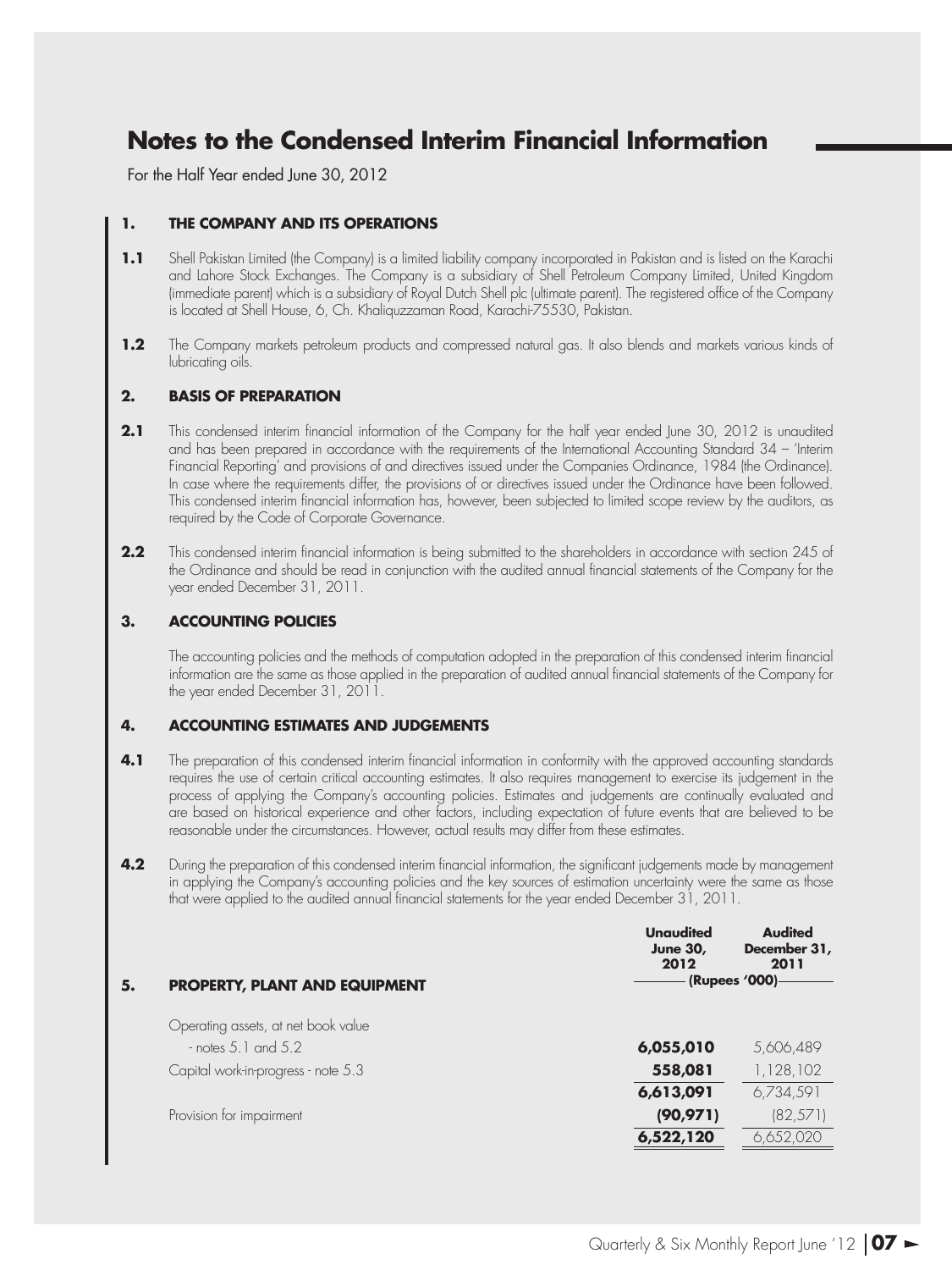For the Half Year ended June 30, 2012

|     |                                                                         | <b>Unaudited</b><br><b>June 30,</b><br>2012 | <b>Audited</b><br>December 31,<br>2011<br>(Rupees '000) |
|-----|-------------------------------------------------------------------------|---------------------------------------------|---------------------------------------------------------|
| 5.1 | Additions to operating assets during the period / year were as follows: |                                             |                                                         |
|     | <b>Owned assets</b>                                                     |                                             |                                                         |
|     | Buildings on freehold land                                              | 5,695                                       | 53,882                                                  |
|     | Buildings on leasehold land                                             | 1,992                                       |                                                         |
|     | Tanks and pipelines                                                     | 413,127                                     | 1,580                                                   |
|     | Plant and machinery                                                     | 148,557                                     | 86,479                                                  |
|     | Air conditioning plant                                                  | 57                                          |                                                         |
|     | Dispensing pumps                                                        | 16,652                                      | 2,091                                                   |
|     | Rolling stock and vehicles                                              | 32,260                                      | 31,679                                                  |
|     | Electrical, mechanical and fire fighting equipment                      | 61,430                                      | 146,420                                                 |
|     | Furniture, office equipment and other assets                            | 114,410                                     | 618                                                     |
|     | Computer auxiliaries                                                    | 6,484                                       | 3,922                                                   |
|     |                                                                         | 800,664                                     | 326,671                                                 |

### **5.2** The following assets were disposed / written off during the period / year:

| June 30, 2012 (unaudited)                         | Cost    | <b>Accumulated</b><br>depreciation<br>(Rupees '000) | Net book<br>value |
|---------------------------------------------------|---------|-----------------------------------------------------|-------------------|
| <b>Owned assets</b><br>Rolling stock and vehicles | 27.768  | 22.587                                              | 5,181             |
| December 31, 2011 (audited)                       | 514.276 | 333,978                                             | 180,298           |

|     |                                                    | <b>Unaudited</b><br><b>June 30,</b><br>2012 | <b>Audited</b><br>December 31,<br>2011 |  |
|-----|----------------------------------------------------|---------------------------------------------|----------------------------------------|--|
| 5.3 | <b>Capital work-in-progress</b>                    | (Rupees '000)                               |                                        |  |
|     |                                                    |                                             |                                        |  |
|     | Buildings on leasehold land                        | 380,979                                     | 587,451                                |  |
|     | Tanks and pipelines                                | 65,441                                      | 338,305                                |  |
|     | Plant and machinery                                | 103,419                                     | 175,269                                |  |
|     | Electrical, mechanical and fire fighting equipment | 7,688                                       | 26,466                                 |  |
|     | Furniture, office equipment and other assets       | 554                                         | $611$                                  |  |
|     |                                                    | 558,081                                     | .128.102                               |  |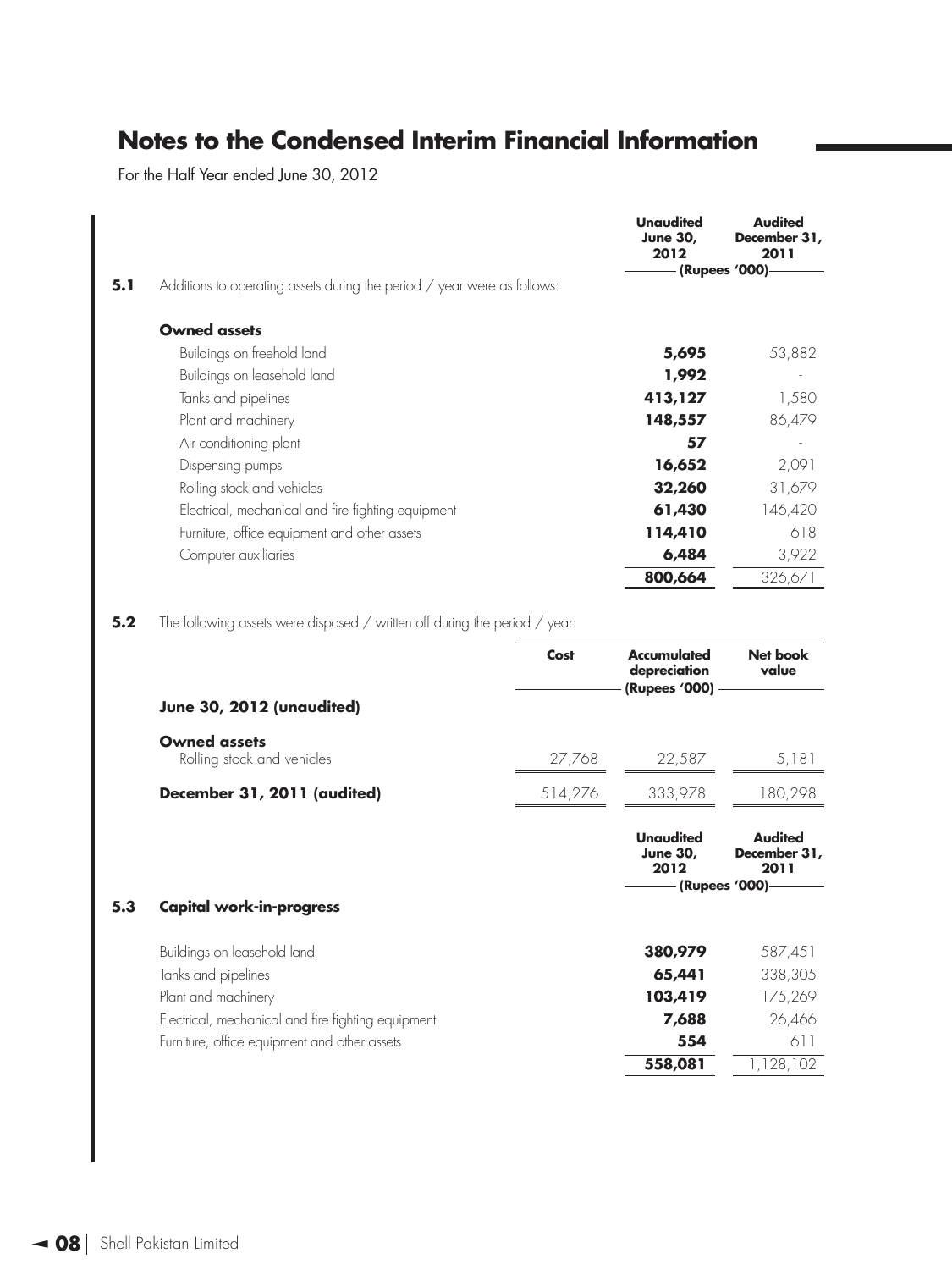For the Half Year ended June 30, 2012

### **6. LONG-TERM INVESTMENTS**

This includes investment in associate "Pak-Arab Pipeline Company Limited (PAPCO)", which is carried under equity method of accounting amounting to Rs. 3,103,480 thousand (December 31, 2011: Rs. 2,744,610 thousand) as follows:

|    |                                                                | <b>Unaudited</b><br><b>June 30,</b><br>2012 | <b>Audited</b><br>December 31,<br>2011 |
|----|----------------------------------------------------------------|---------------------------------------------|----------------------------------------|
|    | Movement of investment in associate                            |                                             | (Rupees '000)                          |
|    | Balance at the beginning of the period $\frac{\ }{\ }$ year    | 2,744,610                                   | 2,542,853                              |
|    | Share of profit                                                | 551,040                                     | 981,817                                |
|    | Share of taxation                                              | (192, 170)                                  | (346, 626)                             |
|    |                                                                | 358,870                                     | 635,191                                |
|    | Dividend received                                              |                                             | (433, 434)                             |
|    | Balance at the end of the period / year                        | 3,103,480                                   | 2,744,610                              |
| 7. | <b>DEFERRED TAXATION</b><br>This is composed of the following: |                                             |                                        |
|    | Taxable temporary differences arising in respect of:           |                                             |                                        |
|    | accelerated tax depreciation                                   | (904, 067)                                  | (719, 540)                             |
|    | investment in associate                                        | (123, 148)                                  | (87, 261)                              |
|    |                                                                |                                             |                                        |
|    | Deductible temporary differences arising in respect of:        |                                             |                                        |
|    | short-term provisions                                          | 452,040                                     | 400,066                                |
|    | carry forward tax losses - note 7.1                            | 1,164,337                                   | 1,790,551                              |
|    |                                                                | 589,162                                     | 1,383,816                              |

**7.1** Deferred income tax asset is recognised for tax losses available for carry-forward to the extent that the realisation of the related tax benefit through future taxable profits is probable. The aggregate unutilised tax losses as at June 30, 2012 amount to Rs. 6,671,111 thousand (December 31, 2011: Rs. 5,444,606 thousand), out of which deferred income tax asset has been recognised on tax losses amounting to Rs. 3,326,677 thousand (December 31, 2011: Rs. 5,115,860 thousand), based on recent projections of future taxable profits of the Company. Tax losses amounting to Rs. 5,031,148 thousand and Rs. 663,259 thousand available for utilisation against future taxable profits expire in 2014 and 2018 respectively.

### **8. STOCK-IN-TRADE**

This includes finished products aggregating Rs. 10,230,442 thousand at cost (December 31, 2011: Ni ) which have been valued at their net realisable value amounting to Rs. 9,688,078 thousand (December 31, 2011: Nil).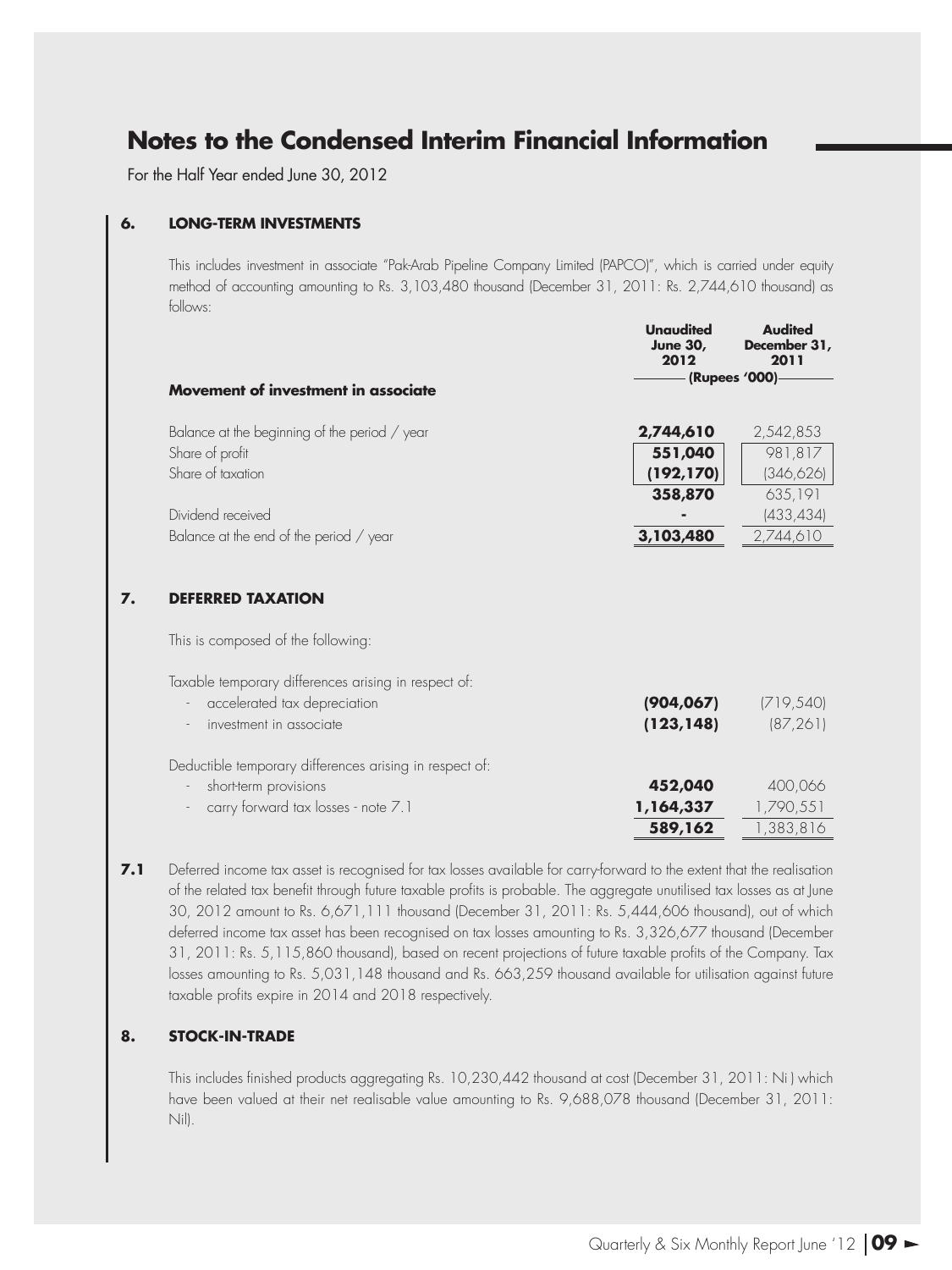For the Half Year ended June 30, 2012

|                                                        | <b>Unaudited</b><br><b>June 30,</b><br>2012 | <b>Audited</b><br>December 31,<br>2011 |
|--------------------------------------------------------|---------------------------------------------|----------------------------------------|
|                                                        |                                             | (Rupees '000)                          |
|                                                        |                                             |                                        |
| Petroleum development levy and other duties - note 9.1 | 2,394,940                                   | 2,364,502                              |
| Price differential claims                              |                                             |                                        |
| - on imported purchases - note 9.2                     | 295,733                                     | 295,733                                |
| - on high speed diesel (HSD) - note 9.3                | 343,584                                     | 747,490                                |
| - on imported motor gasoline - note 9.4                | 1,961,211                                   | 1,961,211                              |
| Sales tax refundable - note 9.5                        | 5,532,979                                   | 8,530,611                              |
| Inland freight equalisation mechanism                  | 213,776                                     | 339,063                                |
| Service cost receivable from related parties           | 105,568                                     | 74,787                                 |
| Service cost receivable from associate company - PAPCO | 5,363                                       | 4.712                                  |
| Staff retirement benefit schemes                       | 290,922                                     | 229,702                                |
| Mark-up receivable on short-term deposits              | 2,955                                       | 1,576                                  |
| Taxes recoverable                                      | 546,629                                     | 288.896                                |
| Others                                                 | 16,820                                      | 978                                    |
|                                                        | 11,710,480                                  | 14,839,261                             |
| Provision for impairment                               | (206, 006)                                  | (206,006)                              |
|                                                        | 11,504,474                                  | $\overline{14,}633,255$                |
|                                                        | <b>OTHER RECEIVABLES</b>                    |                                        |

- **9.1** This includes petroleum development levy recoverable amounting to Rs. 2,278,381 thousand (December 31, 2011: Rs. 2,274,308 thousand) from the Federal Board of Revenue (FBR) on account of export sales. In 2011, the Company approached the Government of Pakistan (GoP) and FBR for settlement of this receivable. The GoP sought certain information which has been provided by the Company. The FBR through the Large Taxpayer Unit (LTU) has completed the verification exercise for claims amounting to Rs. 604,939 thousand which have been forwarded to the Ministry of Finance for processing. The remaining claims are under verification. The Company is confident of the recovery of the amount in full on completion of the verification exercise by FBR.
- **9.2** This represents amount receivable on account of price differential on imports and the ex-refinery price on direct and retail sales during the period 1990-2001.
- **9.3** This represents price differential on local / imported purchases of HSD which was based on rates notified by GoP to subsidise petroleum prices by restricting the increase in prices in order to reduce the burden of rising oil prices on the end consumers.

During the period, the Company has received an amount of Rs. 403,906 thousand from GoP in respect of these claims. The Company along with the industry and Oil Companies Advisory Committee (OCAC) continue to follow up this matter with MoPNR and is confident of recovering the amount in full.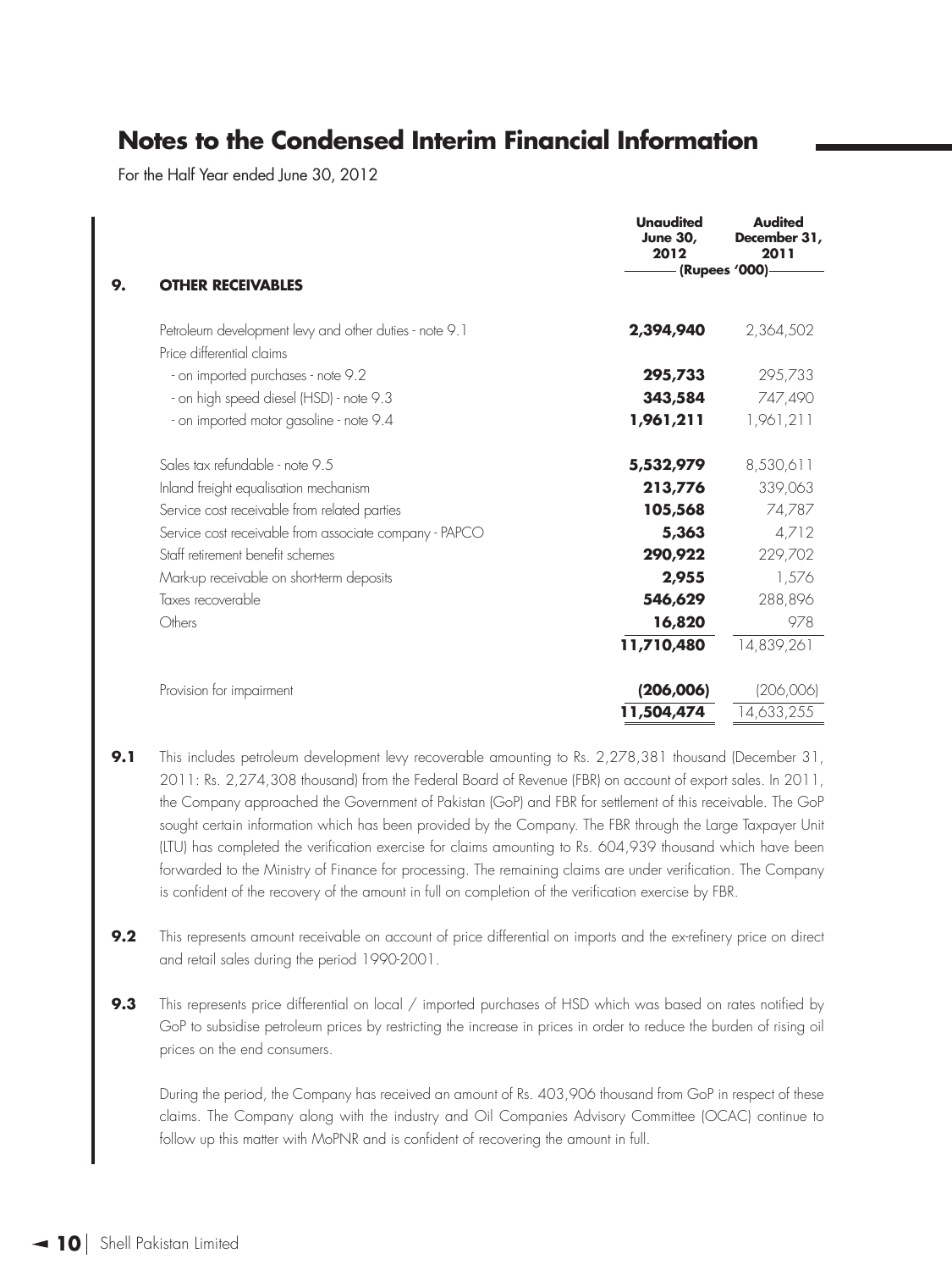For the Half Year ended June 30, 2012

**9.4** This represents the Company's share of price differential claims on account of import of motor gasoline by the Company, being the difference between their landed cost and ex-refinery prices announced by Oil and Gas Regulatory Authority (OGRA). In 2007, the Company as well as other oil marketing companies were asked in a meeting chaired by Director General Oil to import motor gasoline to meet the increasing local demand. Accordingly, oil marketing companies approached the Ministry of Petroleum & Natural Resources (MoPNR) with a proposal for pricing mechanism whereby end consumer price of motor gasoline was proposed to be fixed at weighted average of ex-refinery (import parity) price and landed cost of the imported product. Although no response was received from the MoPNR, the Company along with another oil marketing company continued to import motor gasoline on behalf of the industry being confident that price differential on motor gasoline, will be settled as per previous practice i.e. based on the differential between ex-refinery and import cost at the time of filing of cargo with Customs, as imports were being made on MoPNR instructions.

In 2009, oil marketing companies approached the MoPNR requesting an expeditious settlement of these claims. Further, the Company along with the industry also approached MoPNR through letter dated July 23, 2009 requesting for an early settlement of these claims. On October 2, 2009, MoPNR requested that an audited claim be submitted to allow further consideration and resolution of the matter. The Company has accordingly submitted audit reports thereafter and for claims till May 31, 2011.

In 2011, the Company received an amount of Rs.454,000 thousand from GoP in respect of these claims. The Company along with the industry and Oil Companies Advisory Committee (OCAC) continue to follow up this matter with MoPNR and is confident of recovering this amount in full. The receivable represents the Company's share of differential claims on shared import cargoes of motor gasoline.

**9.5** This principally represents sales tax refundable on account of export sales for which the Company has filed claims with FBR and is actively pursuing for recovery. During the period, the Company has received refunds aggregating to Rs. 2,485,753 thousand in respect of these claims.

### **10. SHARE CAPITAL**

During the period, a 25% issue of bonus shares in the ratio of one share for every four shares held by shareholders was proposed in the 274<sup>th</sup> meeting of the Board of Directors of the Company held on March 7, 2012. The approval of the members for issue of bonus shares was obtained in the 43<sup>rd</sup> Annual General Meeting held on April 19, 2012. The effect of the issue of 17,121,973 bonus shares of Rs.10 each has been accounted for in this condensed interim financial information.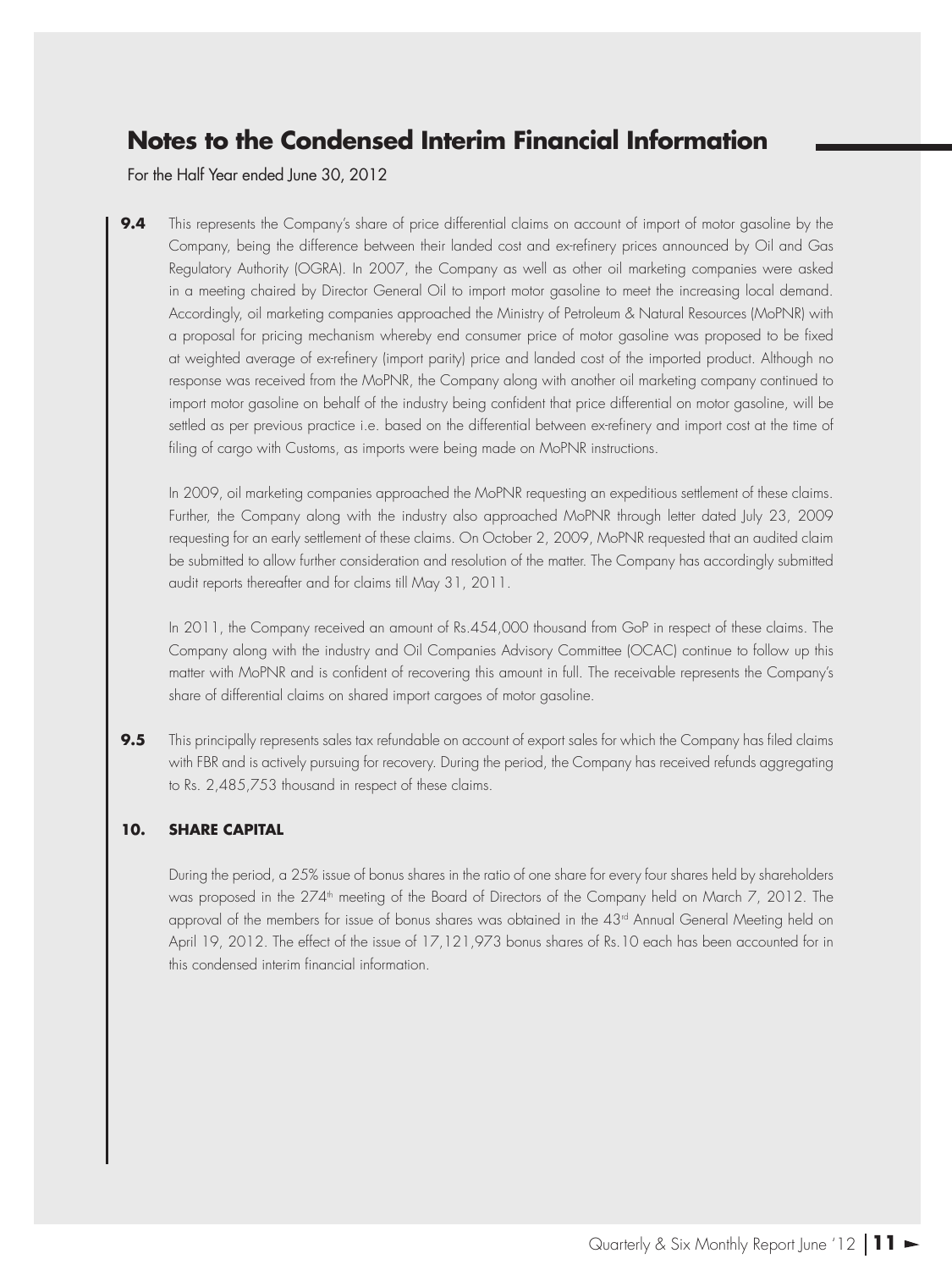For the Half Year ended June 30, 2012

|     |                                                     | <b>Unaudited</b><br><b>June 30,</b><br>2012 | <b>Audited</b><br>December 31,<br>2011<br>(Rupees '000) |
|-----|-----------------------------------------------------|---------------------------------------------|---------------------------------------------------------|
| 11. | <b>TRADE AND OTHER PAYABLES</b>                     |                                             |                                                         |
|     | Creditors - note 11.1                               | 16,685,876                                  | 18,782,851                                              |
|     | Oil marketing companies                             | 7,607                                       | 7,607                                                   |
|     | Accrued liabilities                                 | 2,948,134                                   | 2,539,936                                               |
|     | Excise and customs duties and development surcharge | 31,245                                      | 80,743                                                  |
|     | Dealers' and customers' security deposits           | 533,161                                     | 663,949                                                 |
|     | Advances received from customers                    | 2,068,132                                   | 1,917,721                                               |
|     | Provision for post retirement medical benefits      | 41,558                                      | 41,558                                                  |
|     | Workers' welfare fund                               | 265,463                                     | 265,463                                                 |
|     | Workers' profits participation fund                 | 1,940                                       | 11,441                                                  |
|     | Unclaimed dividends                                 | 107,443                                     | 107,572                                                 |
|     | Payable to the Earthquake Relief Fund               | 948                                         | 948                                                     |
|     | Other liabilities                                   | 61,767                                      | 75,314                                                  |
|     |                                                     | 22,753,274                                  | 24,495,103                                              |

**11.1** This includes amounts due to related parties aggregating to Rs. 11,191,886 thousand (December 31, 2011: Rs. 13,930,294 thousand). Particulars of the amounts due are as follows:

|                              | Unaudited<br><b>June 30,</b><br>2012 | Audited<br>December 31,<br>2011<br>(Rupees '000) |
|------------------------------|--------------------------------------|--------------------------------------------------|
| Affiliates of Parent Company | 10,443,395                           | 12.792.654                                       |
| Pak-Arab Pipeline Company    |                                      |                                                  |
| Limited (Associated Company) | ۰                                    |                                                  |
| Pakistan Refinery Limited    | 719,678                              | 1,092,366                                        |
| Other related parties        | 28,813                               | 45.274                                           |
|                              | 11,191,886                           | 13,930,294                                       |
|                              |                                      |                                                  |

### **12. CONTINGENCIES AND COMMITMENTS**

#### **12.1 Contingencies**

### **12.1.1Infrastructure fee**

The Sindh Finance Act, 1994, prescribed the imposition of an infrastructure fee at the rate of 0.5% of the C&F value of all goods entering or leaving the province of Sindh via sea or air.

The Company and several others challenged the levy in constitutional petitions before the High Court of Sindh. These petitions were dismissed as, during their pendency, the nature of the levy was changed by the Government of Sindh through an Ordinance. The Company and others therefore filed civil suits in the High Court of Sindh challenging the amended Ordinance. However, these suits were also dismissed in October 2003. All the plaintiffs preferred intra-court appeals against the dismissal. The intra-court appeals were decided by the High Court in September 2008 wherein it was held that the levy is valid and collectable only from December 12, 2006 onwards and not prior to this date. Being aggrieved by the said judgement, both the Company and the Government of Sindh filed separate appeals before the Supreme Court of Pakistan.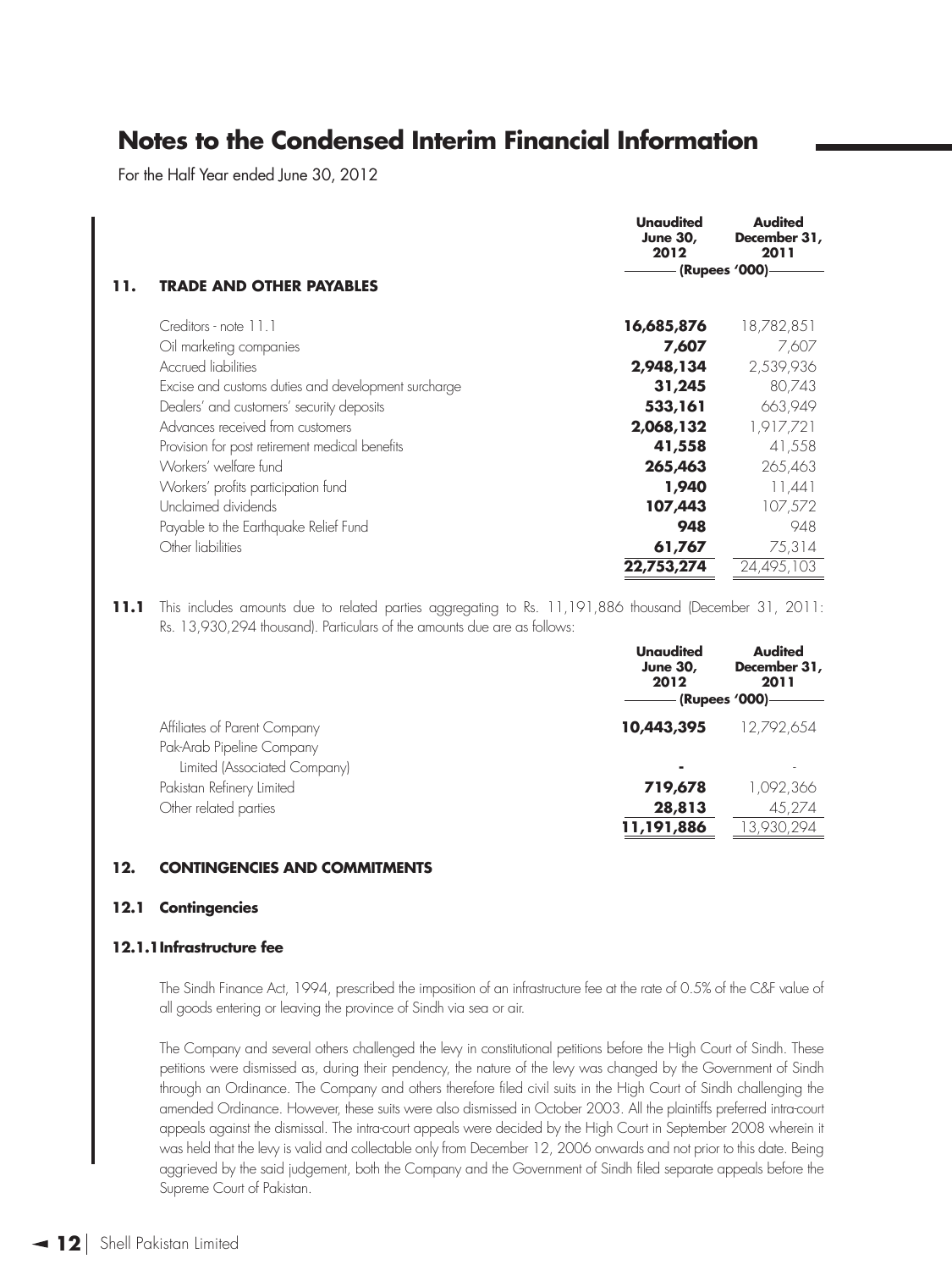For the Half Year ended June 30, 2012

In 2011, the Government of Sindh, unconditionally withdrew its appeals on the plea that the Sindh Assembly had legislated the Sindh Finance (Amendment) Act, 2009, levying infrastructure fee with retrospective effect from 1994. However, the Supreme Court of Pakistan, in view of the new legislation, directed the Company and others to file fresh petitions to challenge the same before the High Court and set aside the earlier order of the High Court.

The High Court on fresh petitions filed, passed an interim order directing that any bank guarantee / security furnished for consignments cleared upto December 27, 2006 are to be returned and for period thereafter guarantees or securities furnished for consignments cleared are to be encashed to the extent of 50% and the remaining balance is to be retained till the disposal of petitions. For future clearances the Company is required to clear the goods on paying of 50% of the fee amount involved and furnishing a guarantee / security for the balance amount.

Subsequent to the orders of the court, the Company has reviewed its position and without acknowledging it as a debt now estimates the accumulated levy up to June 30, 2012 at Rs. 37,493 thousand (December 31, 2011: Rs. 30,993 thousand). However, the eventual obligation on account of the aggregate fee, if any, cannot be ascertained presently because of uncertainty in relation to the extent of its application to the Company. For these reasons and based on a legal advice obtained, no provision has been made in the condensed interim financial information against the levy as the Company's management expects a favourable outcome.

### **12.1.2 Taxation**

- **12.1.2.1** In 2011, the Company received a demand from tax authorities in respect of tax year 2008 amounting to Rs. 735,109 thousand. The demand principally arose due to addition made by assessing officer in respect of allocation of common expenses and taxing the reversal of provision for impairment in trade and other receivables. Further, assessing officer had also disallowed the credit for minimum tax amounting to Rs. 482,685 thousand paid in earlier year and set-off against tax liability for the tax year 2008. The Company thereafter filed an application against the order for rectification of certain mistakes apparent from the record. The tax officer rectified the order accepting the Company's contention and reduced the demand to Rs. 527,150 thousand. The Company in response to the demand deposited an amount of Rs. 120,000 thousand and filed an appeal with the Commissioner Inland Revenue (CIR) (Appeals). The remaining demand has been adjusted by the taxation authorities from sales tax refundable. During the period, CIR (Appeals) has decided the case against the Company. The Company has filed an appeal against the order before the Appellate Tribunal Inland Revenue (ATIR) and based on the advice of its tax consultant expects a favourable outcome and as such has not made any provision thereagainst. The adjustment made against the demand has been included in other receivables as reflected on the balance sheet in the condensed interim financial information.
- **12.1.2.2** During the period, the Company received a demand from tax authorities in respect of tax year 2004 amounting to Rs. 161,057 thousand. The demand principally arose due to addition made by assessing officer in respect of allocation of common expenses, disallowance of software cost claimed as revenue expenditure and credit disallowed in respect of income derived from Azad Kashmir. The Company in response to the order has deposited an amount of Rs. 29,106 thousand and has filed a rectification application and an appeal with CIR (Appeals), where the Company, based on the advice of its tax consultant expects a favourable outcome. The Company, however, has provided for an amount of Rs. 19,068 thousand representing its best estimate of potential liability arising therefrom. The payment made against the demand to the extent considered recoverable has been included in other receivables as reflected on the balance sheet in the condensed interim financial information.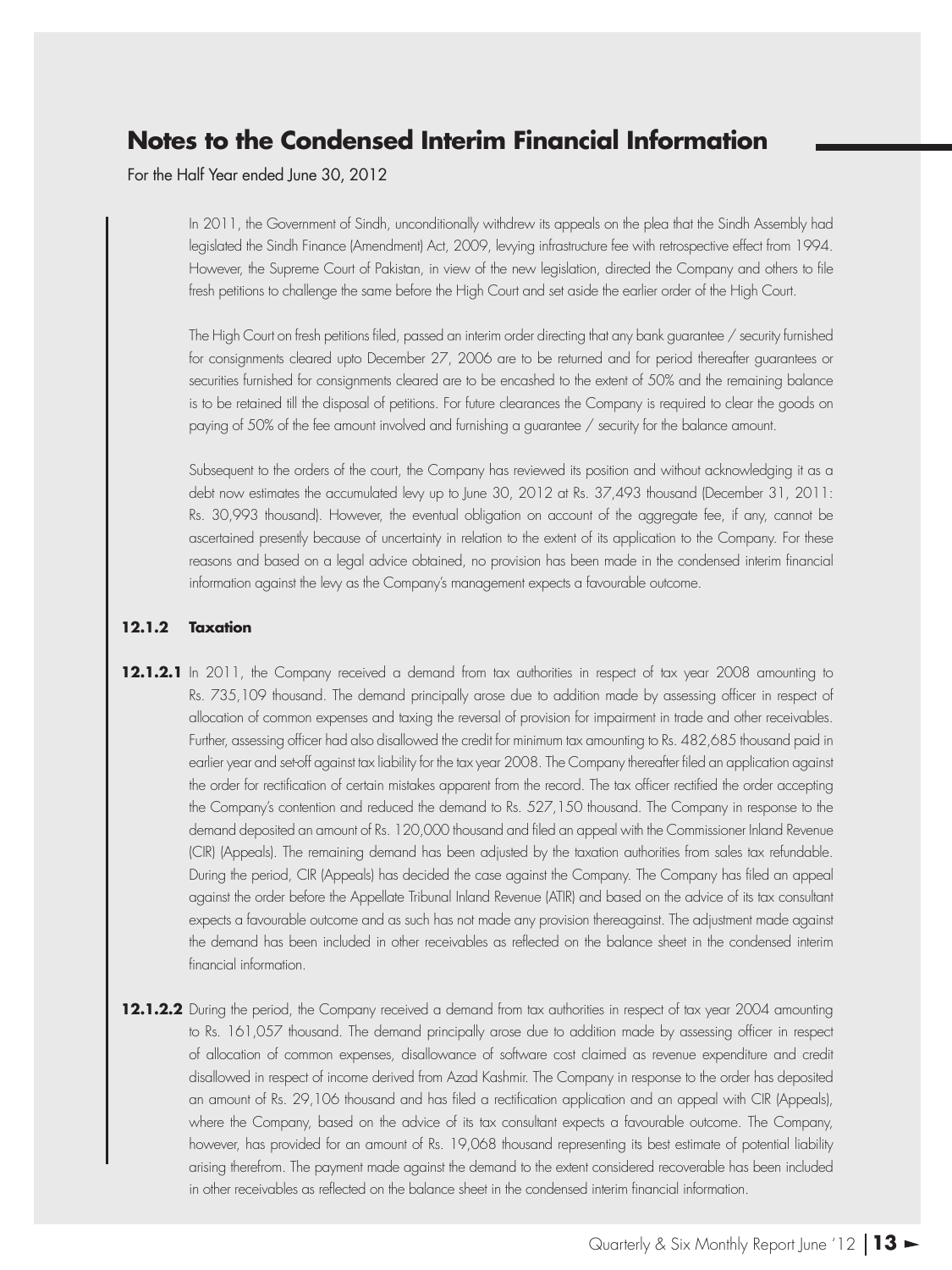For the Half Year ended June 30, 2012

#### **12.1.3 Sales tax and federal excise duty (FED)**

**12.1.3.1** In 2011, the tax authorities after conducting sales tax and federal excise audit for period July 2008 to June 2009 and post refund audit for period September and October 2008 raised sales tax and federal excise duty demands amounting to Rs. 1,843,529 thousand through several orders. The demands primarily arose on account of (i) disallowing input tax against zero rated supplies; (ii) levying FED on license fee, group service fee and trademarks and manifestation fee; (iii) levying sales tax on difference in output sales tax as per return and financial statements; and (iv) sales tax on lubricants paid on the value of supply instead of retail price as mentioned on packs. The Company in response to the aforementioned orders filed appeals and sought stay against the demands with the ATIR and CIR (Appeals) where one of the appeals has been decided in favour of the Company by the ATIR. Further, ATIR has also granted stay against recovery of the demands for other appeal. The appeal filed with CIR (Appeals) is pending hearing.

The Company with respect to the merits of the case based on the advice of its tax consultant and legal opinion obtained, expects a favourable outcome on the matter and accordingly no provision has been made in this respect in the condensed interim financial information.

**12.1.3.2** During the period, the Company received an order from Model Customs Collectorate, Hyderabad raising sales tax demand of Rs. 46,838 thousand, without specifying the basis of computation, on goods imported by levying further sales tax @ 2% representing minimum value addition under Sub-section 5 of Section 3 read with Section 7A of the Sales Tax Act, 1990 and Chapter X of the Sales Tax Special Procedure Rules, 2007.

Further, the Company has also received show cause notices from other Model Customs Collectorates with a potential demand of Rs. 4,775,814 thousand, the basis of computation of which has not been specified. The Company is of the view that the sales tax on minimum value addition is not applicable as OMCs are manufacturers of lubricants and other products and the prices of POL products imported by them for sale in the country are administered under a special pricing arrangement agreed with the GoP. The FBR has issued directives restricting collectorates from any recovery actions and has also issued a notification dated February 10, 2012 confirming that value addition sales tax is not to be charged on POL products whose prices are regulated under special pricing arrangement by the GoP or regulatory authority working under the GoP. Recently, Model Customs Adjudication has quashed the show cause notices of Faisalabad, Lahore and Multan Collectorates based on the notification. The Company is also of the opinion that OMCs cannot be required to pay the tax on unregulated products / exports retrospectively since clarification of FBR was in field at that time and is confident that revised notification in this respect will be issued for which it will be approaching FBR along with the industry. Further, in the event the Company is required to make a payment in this respect, it is Company's contention that it will be able to claim the amount paid as input tax except for default surcharge which cannot be computed at this stage. Accordingly, no provision has been made in this respect in the condensed interim financial information.

### **12.1.4 PARCO pipeline fill**

The MoPNR had made a claim relating to the loan arranged by the Government of Pakistan to the Company to finance the initial fill of the Pak-Arab Refinery Limited (PARCO) pipeline. MoPNR calculated the Company's liability by applying the price prevailing on August 11, 2000 to the quantity of fuel supplied at the time of initial fill. The Company maintained that its liability was limited only to the extent of Rs. 78,164 thousand which was based on the price prevailing at the time of initial fill and was fully paid in March 2007. The Company did not acknowledge the additional liability of Rs. 215,836 thousand as claimed by MoPNR.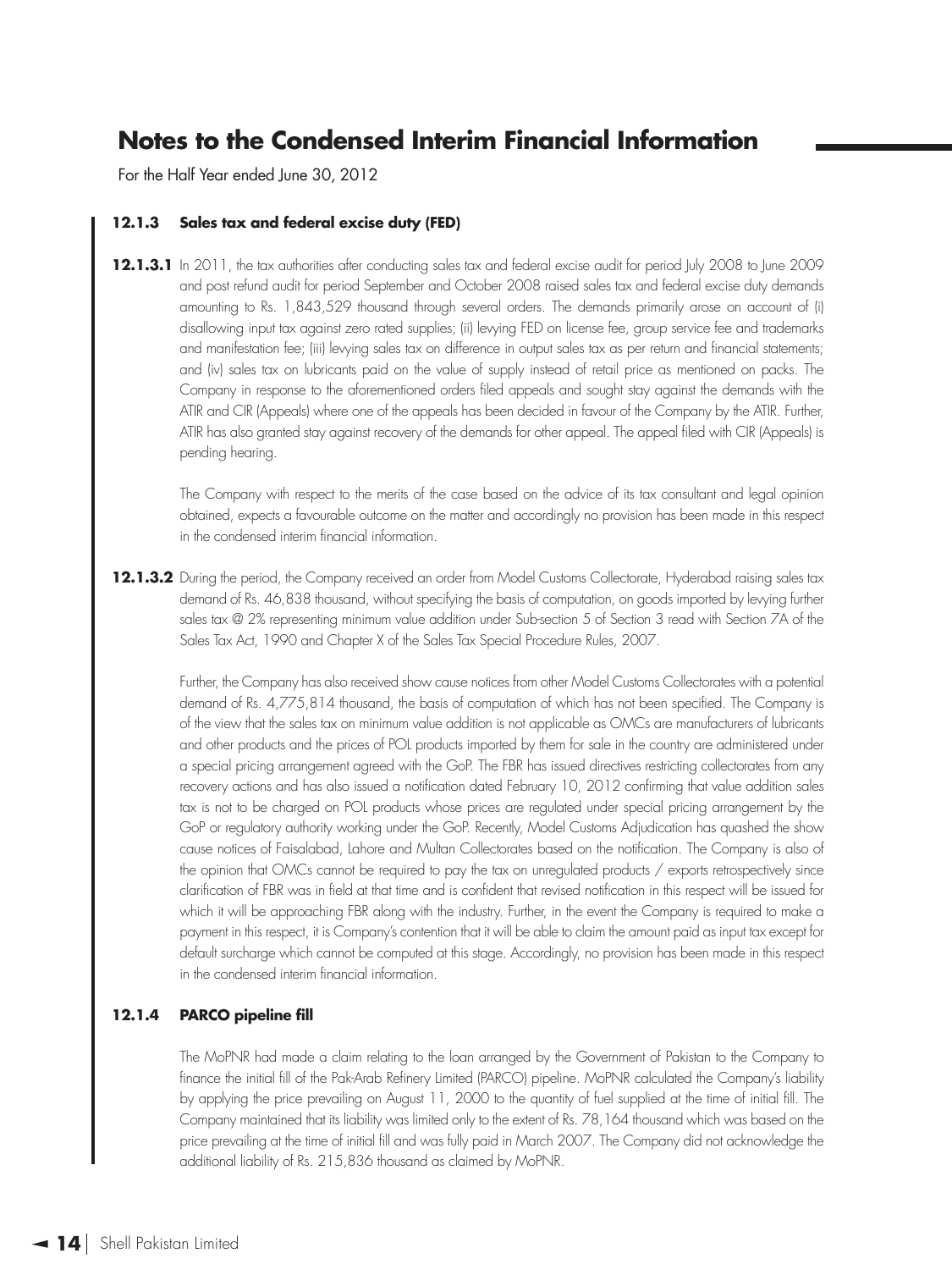For the Half Year ended June 30, 2012

During the period, the MoPNR has adjusted the aforementioned additional claim from payment of price differential claim on high speed diesel. The amount adjusted has been charged off in the condensed interim statement of comprehensive income.

### **12.1.5 Others**

The amount of other claims against the Company not acknowledged as debt as at June 30, 2012 aggregate to approximately Rs. 2,370,239 thousand (December 31, 2011: Rs. 2,402,630 thousand). This includes claims by refineries, amounting to Rs. 996,554 thousand (December 31, 2011: Rs. 996,554 thousand) in respect of delayed payment charges. The Company does not acknowledge the claim for late payment charges as the delayed payment to refineries arose due to the liquidity crisis faced by oil marketing companies over the past few years caused by non-settlement of price differential claims by the GoP.

### **12.2 Commitments**

- **12.2.1** Capital expenditure contracted for but not incurred as at June 30, 2012 amounted to approximately Rs. 61,976 thousand (December 31, 2011: Rs. 308,517 thousand).
- **12.2.2** Commitments for rentals of assets under operating lease agreements as at June 30, 2012 amounted to Rs. 2,767,316 thousand (December 31, 2011: Rs. 2,822,905 thousand) payable as follows:

|                                                   | <b>Unaudited</b><br><b>June 30,</b><br>2012 | <b>Audited</b><br>December 31,<br>2011<br>(Rupees '000) |
|---------------------------------------------------|---------------------------------------------|---------------------------------------------------------|
| Not later than one year                           | 148,830                                     | 152,284                                                 |
| Later than one year and not later than five years | 615,160                                     | 638,394                                                 |
| Later than five years                             | 2,003,326                                   | 2,032,227                                               |
|                                                   | 2,767,316                                   | 2,822,905                                               |

**12.2.3** Post-dated cheques have been deposited with the Collector of Customs Port Qasim and Karachi Port Trust in accordance with the Customs' Act, 1969 as an indemnity to adequately discharge the liability for the duties and taxes leviable on imports, as required under the Finance Act, 2005. As at June 30, 2012, the value of these cheques amounted to Rs. 4,985,288 thousand (December 31, 2011: Rs. 4,927,938 thousand). The maturity dates of these cheques extend to December 20, 2012 (December 31, 2011: June 29, 2012).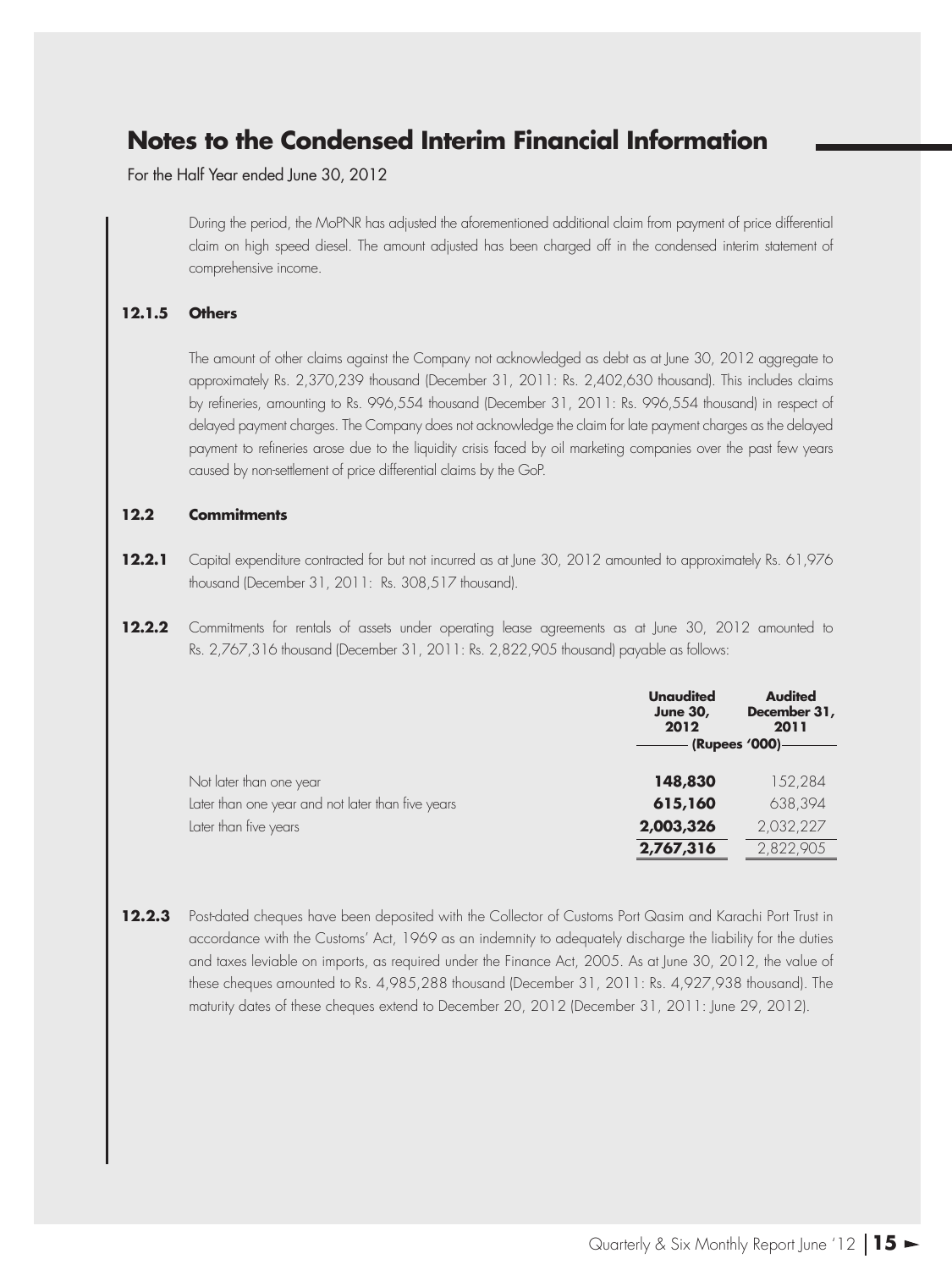For the Half Year ended June 30, 2012

**12.2.4** Letters of credit and bank guarantees outstanding as at June 30, 2012 amount to Rs. 4,309,420 thousand (December 31, 2011: Rs. 4,441,046 thousand).

|     |                              | <b>Unaudited</b>        |                         |                         |                         |
|-----|------------------------------|-------------------------|-------------------------|-------------------------|-------------------------|
|     |                              | Half year ended         |                         | <b>Quarter ended</b>    |                         |
|     |                              | <b>June 30,</b><br>2012 | <b>June 30,</b><br>2011 | <b>June 30,</b><br>2012 | <b>June 30,</b><br>2011 |
| 13. | <b>TAXATION</b>              | (Rupees '000)           |                         |                         |                         |
|     | Current                      |                         |                         |                         |                         |
|     | - for the period - note 13.1 | 504,761                 | 711,830                 | 237,452                 | 343,208                 |
|     | - for prior periods          | 197,868                 | 26,801                  | 197,868                 | 26,801                  |
|     | Deferred                     | 794,654                 | 525,324                 | 794,654                 | 375,324                 |
|     |                              | 1,497,283               | 1,263,955               | 1,229,974               | 745,333                 |

13.1 This includes minimum tax @ 0.5% of taxable turnover amounting to Rs. 477,641 thousand (June 30, 2011: Rs. 435,133 thousand). Minimum tax is adjustable against the tax liability of succeeding five years. The Company however, on prudence, has not recognised the related deferred tax asset in view of unutilised tax losses available for set off against future taxable income aggregating Rs. 6,671,111 thousand (December 31, 2011: Rs. 5,444,606 thousand). As at June 30, 2012, minimum tax which is available for adjustment against the future tax liability and not recognised as tax asset aggregates to Rs. 2,447,614 thousand (December 31, 2011: Rs. 1,969,973 thousand).

|     |                                                                              | <b>Unaudited</b><br>Half year ended |                         |
|-----|------------------------------------------------------------------------------|-------------------------------------|-------------------------|
|     |                                                                              | <b>June 30,</b><br>2012             | <b>June 30,</b><br>2011 |
| 14. | <b>CASH GENERATED FROM OPERATIONS</b>                                        | (Rupees '000)                       |                         |
|     | (Loss) / profit before taxation                                              | (491, 165)                          | 2,671,154               |
|     | Adjustment for non-cash charges and other items:                             |                                     |                         |
|     | Depreciation and amortisation charge                                         | 520,342                             | 552,530                 |
|     | Accretion expense in respect of asset retirement obligation                  | 5,844                               | 5,287                   |
|     | Reversal of liability in respect of asset retirement obligation              |                                     | (8,46]                  |
|     | Provision for impairment of trade debts                                      | 11,948                              | 9,293                   |
|     | Reversal of provision for impairment of trade debts                          | (39,936)                            | (32, 474)               |
|     | Trade debts written off directly                                             |                                     | 3,988                   |
|     | Provision for impairment of operating assets                                 | 8,400                               | 38,400                  |
|     | Write off of operating assets                                                |                                     | 124,397                 |
|     | Gain on disposal of operating assets                                         | (10, 407)                           | (6,650)                 |
|     | Share of profit of associate                                                 | (358, 870)                          | (317, 418)              |
|     | Mark-up on short-term deposits                                               | (6, 442)                            | (13,959)                |
|     | Mark-up on short-term running finances, short-term loans and long-term loans | 861,254                             | 803,995                 |
|     | Charge / (reversa) of provision for impairment of stock-in-trade - net       | 25,586                              | (3, 539)                |
|     | Working capital changes - note 14.1                                          | 4,221,977                           | (9, 101, 232)           |
|     |                                                                              | 4,748,531                           | (5, 274, 689)           |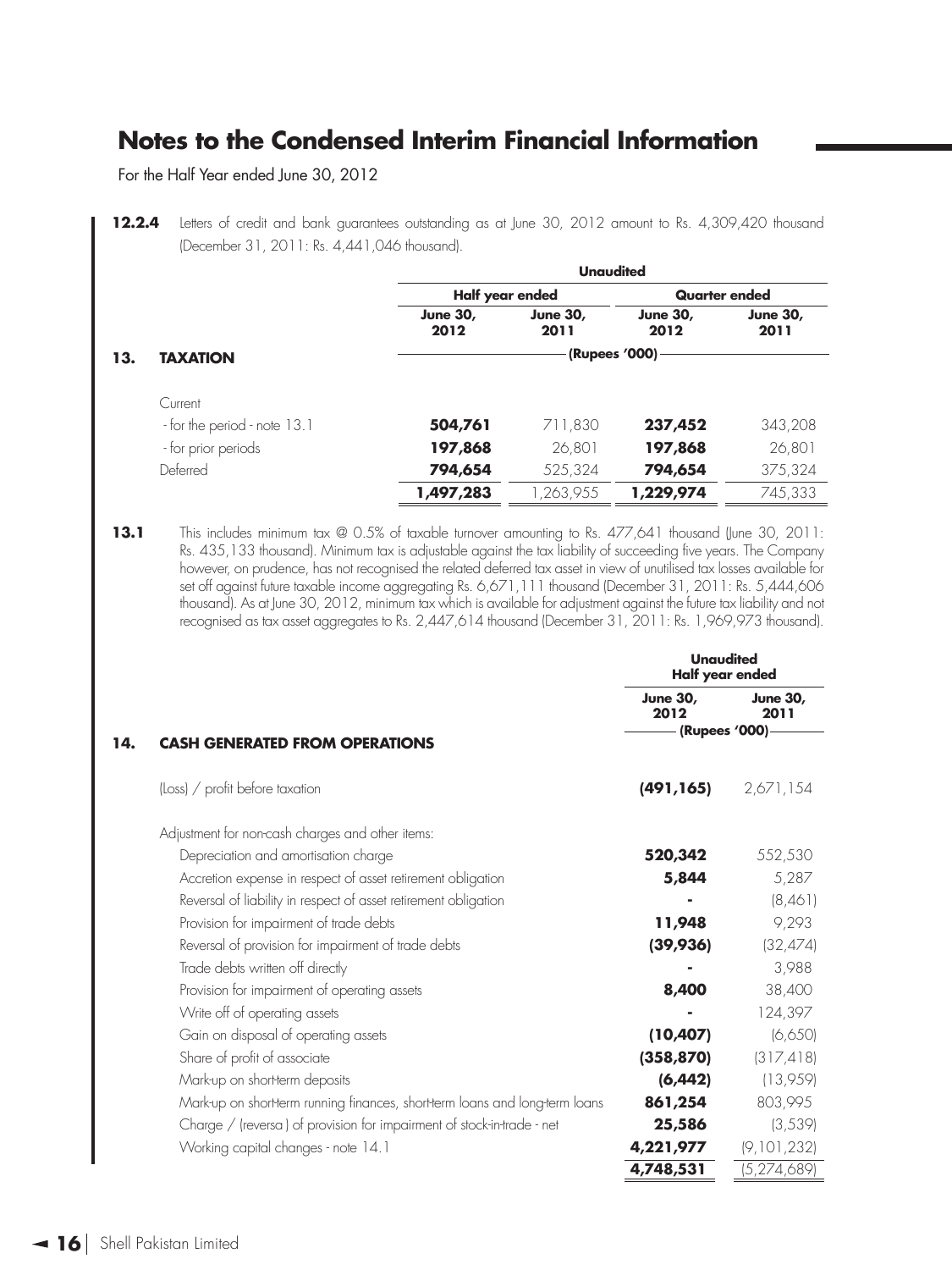For the Half Year ended June 30, 2012

|      |                                            |                         | <b>Unaudited</b><br>Half year ended |  |
|------|--------------------------------------------|-------------------------|-------------------------------------|--|
|      |                                            | <b>June 30,</b><br>2012 | <b>June 30,</b><br>2011             |  |
| 14.1 | <b>Working capital changes</b>             |                         | (Rupees '000)                       |  |
|      |                                            |                         |                                     |  |
|      | Decrease / (increase) in current assets    |                         |                                     |  |
|      | Stores and spares                          | 298                     | (1,471)                             |  |
|      | Stock-in-trade                             | 2,168,737               | (6,456,622)                         |  |
|      | Trade debts                                | 573,177                 | (460,778)                           |  |
|      | Loans and advances                         | 2,494                   | 15,364                              |  |
|      | Short-term prepayments                     | 88,811                  | 82,497                              |  |
|      | Other receivables                          | 3,130,160               | (4,654,412)                         |  |
|      |                                            | 5,963,677               | (11, 475, 422)                      |  |
|      | (Decrease) / increase in current liability |                         |                                     |  |
|      | Trade and other payables                   | (1,741,700)             | 2,374,190                           |  |
|      |                                            | 4,221,977               | (9, 101, 232)                       |  |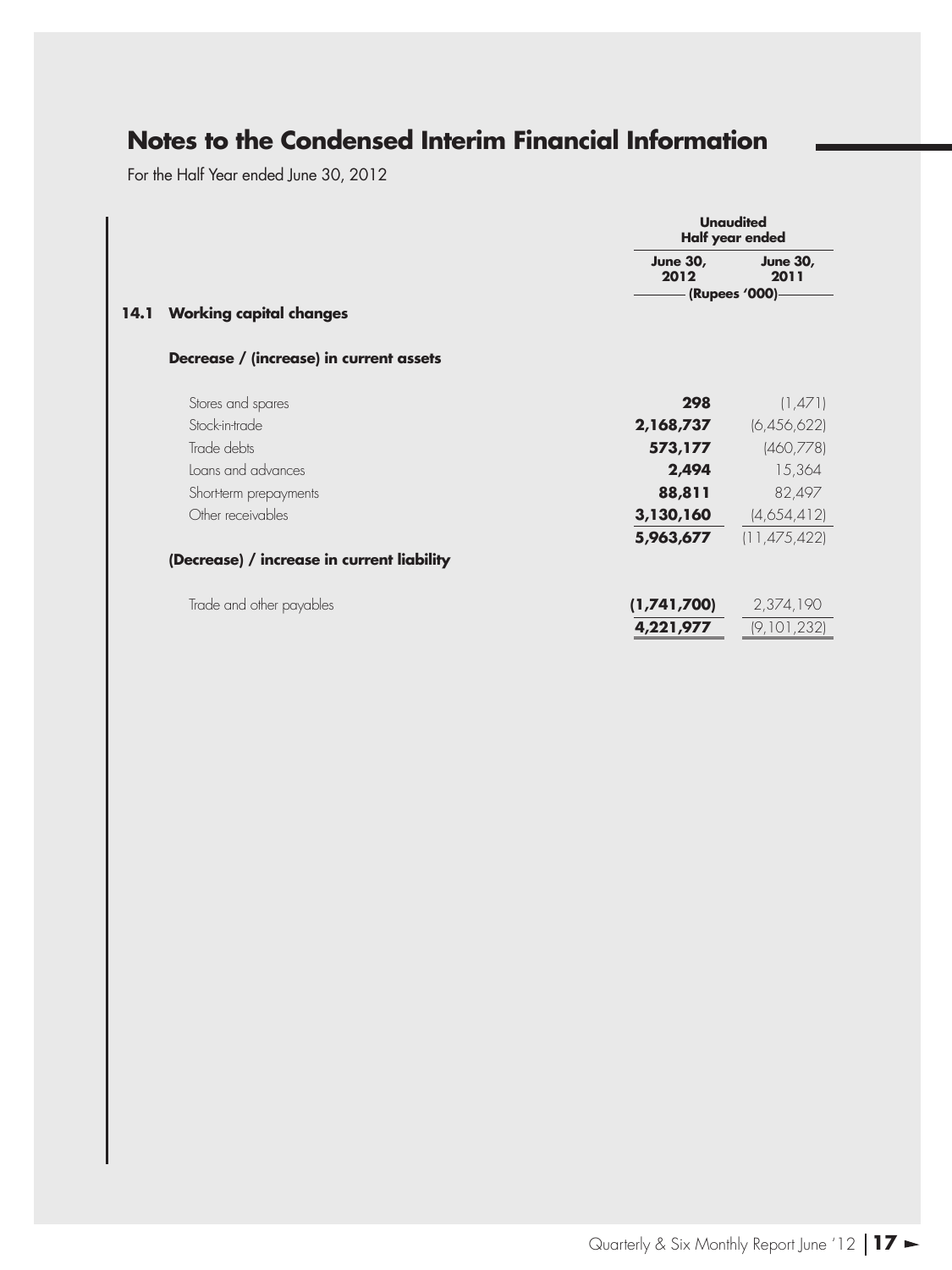For the Half Year ended June 30, 2012

### **15. RELATED PARTY TRANSACTIONS**

Transactions entered during the period by the Company with related parties are as follows:

|                               |                                   | <b>Unaudited</b><br><b>Half year ended</b> |                         |
|-------------------------------|-----------------------------------|--------------------------------------------|-------------------------|
|                               |                                   | <b>June 30,</b><br>2012                    | <b>June 30,</b><br>2011 |
|                               |                                   |                                            | (Rupees '000)           |
| <b>Nature of relationship</b> | <b>Nature of transactions</b>     |                                            |                         |
| <b>Associate</b>              |                                   |                                            |                         |
| Pak-Arab Pipeline             |                                   |                                            |                         |
| Company Limited               | Pipeline charges                  | 301,655                                    | 379,472                 |
| Staff retirement benefit /    |                                   |                                            |                         |
| contribution funds            |                                   |                                            |                         |
| Pension Funds                 | Contribution                      | 57,765                                     | 37,717                  |
| Gratuity Funds                | Contribution                      | 14,190                                     | 9,033                   |
| Provident Funds               | Contribution                      | 24,188                                     | 14,583                  |
| Key management personnel      | Remuneration                      | 34,480                                     | 57,712                  |
|                               | Directors' fee                    | 720                                        | 760                     |
|                               | Gain on disposal of               |                                            |                         |
|                               | operating assets                  | 402                                        |                         |
| <b>Other related parties</b>  | Purchases                         | 28,581,652                                 | 51,711,224              |
|                               | Sales                             | 915,452                                    | 832,113                 |
|                               | Technical service fee             |                                            |                         |
|                               | charged - note 15.1               | 549,372                                    | 588,799                 |
|                               | Trademarks and manifestations     |                                            |                         |
|                               | license fee charged - note 15.2   | 113,386                                    | 85,856                  |
|                               | Computer expenses charged         |                                            |                         |
|                               | (Global Infrastructure            |                                            |                         |
|                               | Desktop charges) - note 15.2      | 58,329                                     | 67,087                  |
|                               | Expenses recovered from related   |                                            |                         |
|                               | parties - note 15.3               | 109,197                                    | 95,119                  |
|                               | Other expenses charged by related |                                            |                         |
|                               | parties - note 15.3               | 218,678                                    | 197,538                 |
|                               | Legal charges                     | 72                                         | 99                      |

**15.1** Technical services include advice and assistance to the Company in its operations. The fee for these services has been determined on the basis of agreements between the Company and a related Shell Group company based on an agreed methodology.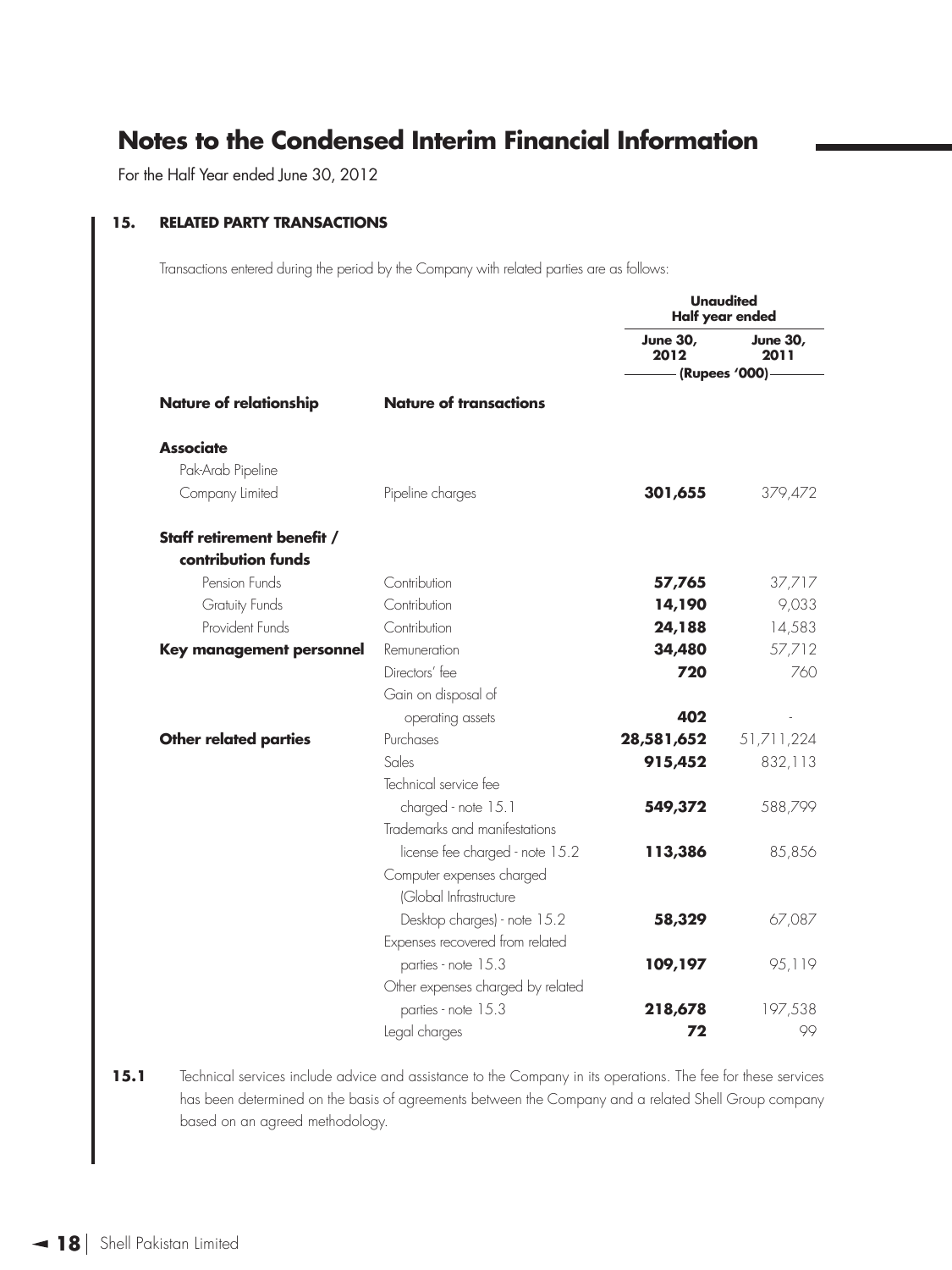For the Half Year ended June 30, 2012

- **15.2** Trademarks and manifestations license fee and Global Infrastructure Desktop charges are based on the agreements entered into by the Company with Shell Group companies.
- **15.3** Expenses recovered from / charged by related parties are based on actuals.

### **16. CORRESPONDING FIGURES**

In order to comply with the requirements of International Accounting Standard 34 – 'Interim Financial Reporting', corresponding figures in the condensed interim balance sheet comprise of balances as per the audited annual financial statements of the Company for the year ended December 31, 2011 and the corresponding figures in the condensed interim statement of comprehensive income, condensed interim statement of changes in equity and condensed interim statement of cash flows comprise of balances of comparable period as per the condensed interim financial information of the Company for the half year ended June 30, 2011.

### **17. DATE OF AUTHORISATION**

This condensed interim financial information was authorized for issue on August 16, 2012 by the Board of Directors of the Company.

**Omar Sheikh** Chairman & Chief Executive **Imran R. Ibrahim** Director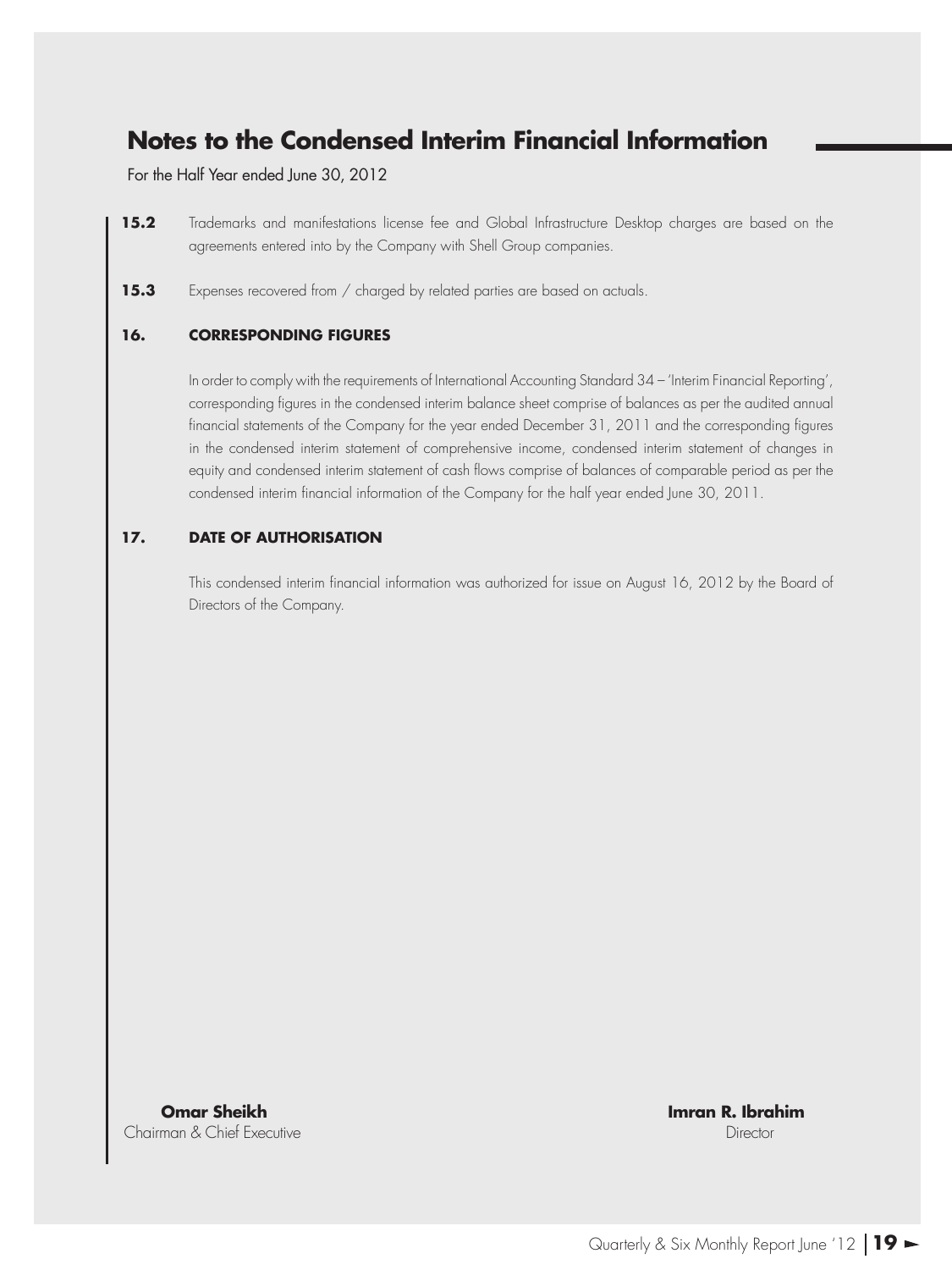## **Company Information**

#### **Board of Directors**

**Chairman**

**Omar Y. Sheikh Rafi H. Basheer Farrokh K. Captain Chong Keng Cheen Imran R. Ibrahim Nasser N. S. Jaffer Zaffar A. Khan Michael Noll Haroon Rashid Badaruddin F. Vellani**

**Omar Y. Sheikh Managing Director & Chief Executive**

**Audit Committee**

**Badaruddin F. Vellani Imran R. Ibrahim Michael Noll Chairman**

> **Company Secretary Tariq Saeed**

### **Registered Office**

**Shell House 6, Ch. Khaliquazzaman Road Karachi-75530**

**Auditors A. F. Ferguson & Co.**

**Legal Advisors Vellani & Vellani Advocates & Solicitors**

**Registrar & Share Registration Office FAMCO Associates (Pvt) Ltd. 4th Floor, State Life Building 1-A I. I. Chundrigar Road Karachi-74000**